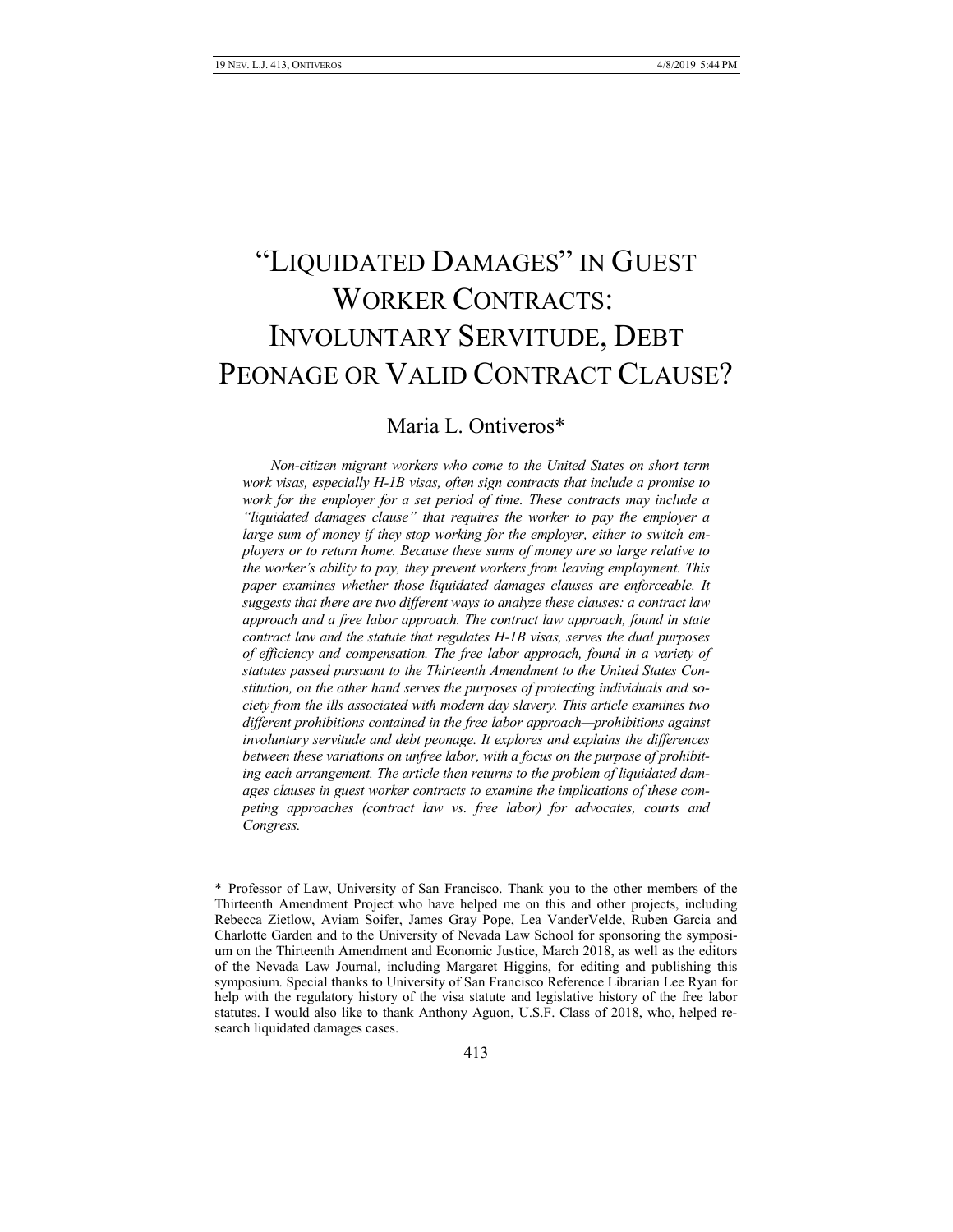# TABLE OF CONTENTS

| L.   | THE PROBLEM OF LIQUIDATED DAMAGES CLAUSES IN GUEST |                                                                                  |     |
|------|----------------------------------------------------|----------------------------------------------------------------------------------|-----|
|      |                                                    |                                                                                  |     |
| II.  |                                                    | TWO APPROACHES TO EVALUATING THE VALIDITY OF LIQUIDATED                          |     |
|      |                                                    |                                                                                  |     |
|      | $\mathcal{A}$ .                                    |                                                                                  |     |
|      |                                                    | $I_{-}$                                                                          |     |
|      |                                                    | $2^{1}$                                                                          |     |
|      | B.                                                 |                                                                                  |     |
|      |                                                    | $\mathcal{L}$                                                                    |     |
|      |                                                    | Involuntary Servitude and Liquidated Damages  429<br>$\mathfrak{a}$ .            |     |
|      |                                                    | b.                                                                               |     |
|      |                                                    | $2^{\circ}$                                                                      |     |
|      |                                                    | $a_{\cdot}$                                                                      |     |
|      |                                                    | $h_{\cdot}$                                                                      |     |
| III. |                                                    |                                                                                  |     |
|      | $\mathcal{A}$ .                                    |                                                                                  |     |
|      |                                                    | $I_{-}$                                                                          |     |
|      |                                                    | 2.                                                                               |     |
|      | $B_{\cdot}$                                        |                                                                                  |     |
|      |                                                    | Courtroom Recommendations for Advocates and Judges  443<br>$\mathcal{I}_{\cdot}$ |     |
|      |                                                    | Congressional Recommendation for Amendment of<br>$\overline{2}$                  |     |
|      |                                                    |                                                                                  | 444 |
|      |                                                    | Nothing in this definition shall be used to limit claims<br>$\mathbf{3}$         |     |
|      |                                                    | made that fit within the definition of peonage found in                          |     |
|      |                                                    |                                                                                  |     |
|      |                                                    |                                                                                  |     |
|      |                                                    |                                                                                  |     |

# **INTRODUCTION**

In 2010, Rituraj Singh Panwar, a migrant from India, completed his education in the United States after receiving masters degrees in kinesiology and hospital management.<sup>1</sup> In order to stay and work in the United States, he signed an agreement to work as an H-1B "guest worker" with RN Staff/Access Technologies. <sup>2</sup> Under the visa statute, Access Technologies had applied for and received the right to hire an H-1B worker, and it controlled who could fill that

l

<sup>1</sup> These facts are drawn from *Panwar v. Access Therapies, Inc*., 975 F. Supp. 2d 948, 952 (S.D. Ind. 2013) (*Panwar I*) and *Panwar v. Access Therapies, Inc.*, No. 1:12-CV-00619- TWP-TAB, 2015 WL 1396599, at \*1 (S.D. Ind. Mar. 25, 2015) (*Panwar II*).

<sup>2</sup> *Panwar I*, 975 F. Supp. at 953–54.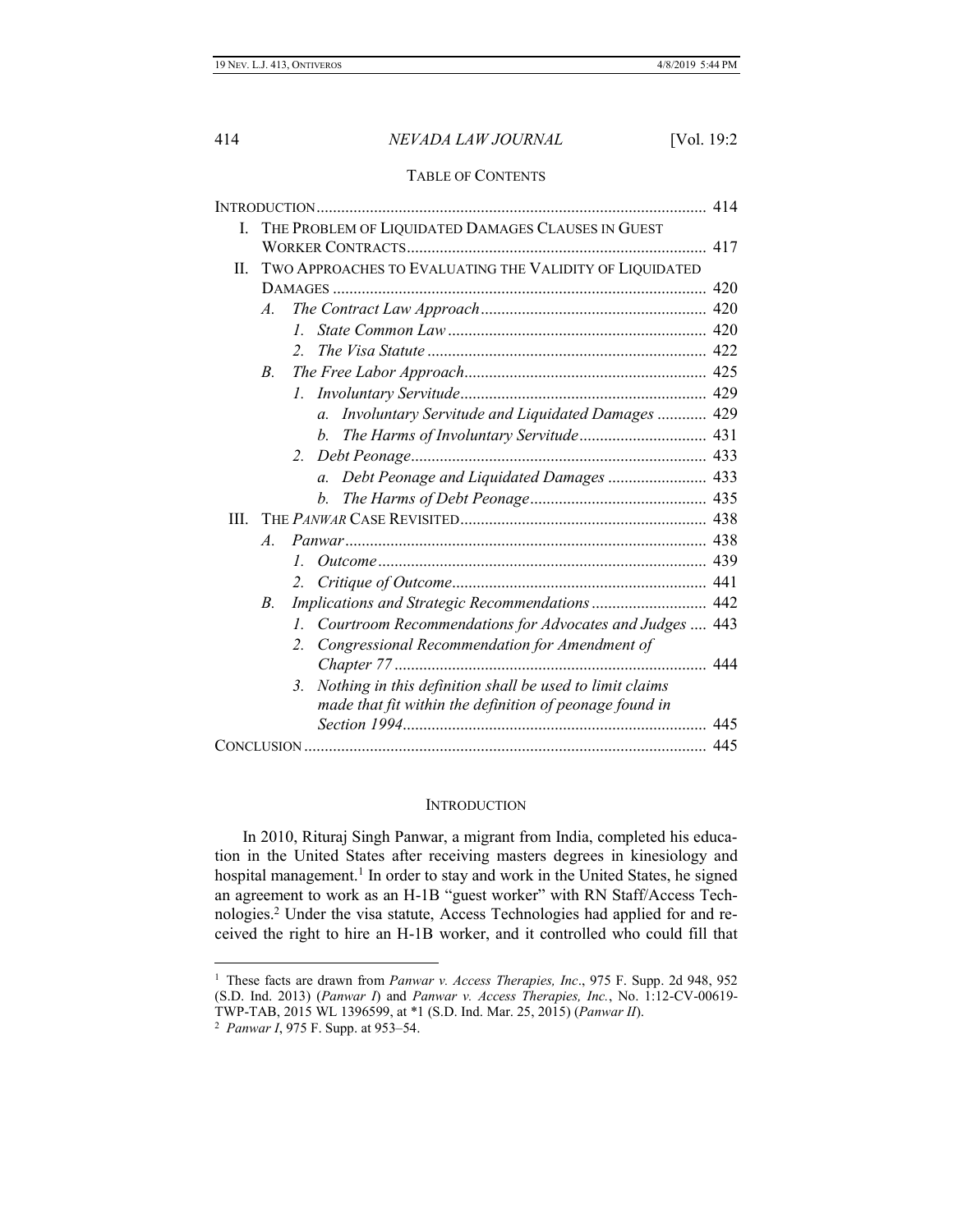visa. 3 If Panwar left this employment, he would need to leave the country and Access Technologies could fill the opening with another guest worker. The parties signed a two-year employment agreement stating that Panwar would receive between \$800 and \$1000 a week to work as a physical therapist.<sup>4</sup> As part of the agreement, Access Technologies demanded that Panwar sign a \$20,000 promissory note payable as "liquidated damages" if he left before the end of the contract term.<sup>5</sup> Panwar soon realized that Access Technologies was not providing the employment he expected.<sup>6</sup> In violation of the H-1B program requirements, Access Technologies required Panwar to pay for his visa, did not give him a work assignment or paycheck for eight months, and eventually placed him in a job with a substantially lower pay rate.<sup>7</sup> Panwar wanted to quit his employment and find other work, but he could not because he was unable to pay \$20,000 (the equivalent of almost five years' salary in his native India). $8$  When Panwar complained about the work arrangements, Access Technologies threatened to a fire him. <sup>9</sup> As a result, he was left in the position of neither being able to quit nor to advocate for better conditions. Either action would result in crushing debt, as well as deportation. <sup>10</sup> Access Technologies eventually discharged Panwar, revoked his visa, and sued him to recover the \$20,000 in liquidated damages.<sup>11</sup> Panwar brought suit alleging violations of the visa statute and federal anti-trafficking laws.<sup>12</sup>

Panwar's situation is not unique. Many contracts signed by visa workers include a "liquidated damages clause" that requires the worker to pay the employer a large sum of money if they stop working for the employer, either to switch employers or to return home.<sup>13</sup> These clauses may also be triggered if the party is fired or constructively discharged. <sup>14</sup> Because these sums of money are so large relative to the worker's ability to pay, they prevent workers from

<sup>3</sup> *See id.* at 952–53.

<sup>4</sup> *Id.* at 954.

<sup>5</sup> *Panwar II*, 2015 WL 1396599 at, \*2.

<sup>6</sup> *Id.*

<sup>7</sup> *Panwar I*, 975 F. Supp. at 954.

<sup>8</sup> *Id.* at 958. *Currency Converter*, OANDA, https://www.oanda.com/currency/converter/ [http s://perma.cc/9JQX-UZCG] (last visited Jan. 3, 2019); *Physiotherapist Salary in India*, NAUKRIHUB, http://www.naukrihub.com/salary-in-india/salary-of-physical-therapist.html [ht tps://perma.cc/M5BL-BHXE] (last visited Jan. 3, 2019).

<sup>9</sup> *See Panwar I*, 975 F. Supp. at 954.

<sup>10</sup> *Panwar II*, 2015 WL 1396599, at \*2.

<sup>11</sup> *Id.*

<sup>12</sup> *Panwar I*, 975 F. Supp. at 957.

<sup>13</sup> *See* Matt Smith et al., *Job Brokers Steal Wages and Entrap Indian Tech Workers in US*, GUARDIAN (Oct. 28, 2014), https://www.theguardian.com/us-news/2014/oct/28/-sp-jobs-brok ers-entrap-indian-tech-workers [https://perma.cc/5393-NEZB].

<sup>&</sup>lt;sup>14</sup> Constructive discharge occurs when an employee is forced to quit because of oppressive conditions. 20 C.F.R. § 655.731(c)(10)(i)(C) (2019) requires that the Department of Labor consider the actions of the employer that contributed to the employee ceasing employment.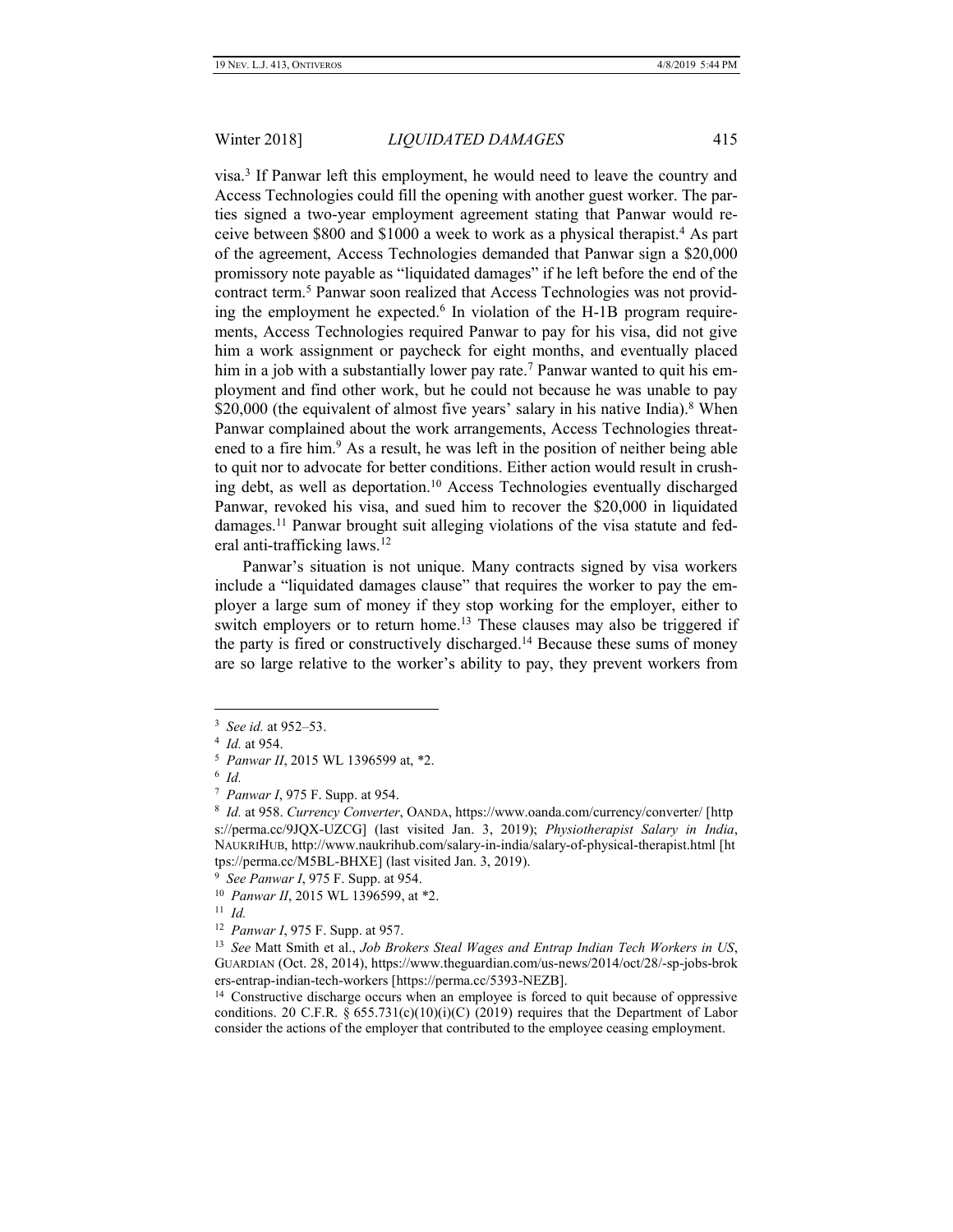leaving employment or, in many situations, from advocating for better conditions.<sup>15</sup>

This article examines whether those liquidated damages clauses are enforceable. It suggests that there are two different ways to analyze these clauses: a contract law approach and a free labor approach. The contract law approach—found in state contract law and the statute that regulates H-1B visas serves efficiency purposes by providing for the general enforceability of contracts, while also allowing for the payment of certain compensatory remedies for breach.<sup>16</sup> The visa statute starts with this general orientation but modifies it to recognize the special circumstances surrounding visa contracts. On the other hand, the free labor approach—found in a variety of statutes passed pursuant to the Thirteenth Amendment to the United States Constitution—focuses on the purposes behind the prohibitions of involuntary servitude and of debt peonage.<sup>17</sup> Although these two arrangements are related and both fit within the ambit of modern day slavery, there are subtle differences between them that are worth exploring and making explicit. "Involuntary servitude" focuses on the harms to an individual and society when an employee is unable to quit work because the individual is unable to pay a large debt or for other reasons.<sup>18</sup> "Debt peonage" focuses on the harms that arise when that inability to quit is linked to a requirement that the employee work for a *specific person* in exchange for payment of a debt. <sup>19</sup> These harms occur even if the individual voluntarily entered into the arrangement and even if the debt is relatively small.<sup>20</sup> This paper argues that liquidated damages clauses in visa contracts must be analyzed under both the contract law and free labor approaches because they serve different purposes. It also offers suggestions to attorney advocates, courts, legislatures and academics to ensure that both approaches are considered in these cases.

The first section of this article describes the problem of liquidated damages clauses in guest worker contracts, including how they arise, their prevalence, and the role played by the worker's inability to challenge contract breaches committed by the employer. The second section of the article explains the two different approaches used to evaluate the validity of these clauses—the contract

<sup>&</sup>lt;sup>15</sup> In many of the cases reviewed, the employer threatens to discharge the worker for complaining. *See infra* Sections II.A, II.B.

<sup>16</sup> *See infra* Section II.A.

<sup>17</sup> *See infra* Section II.B.

<sup>&</sup>lt;sup>18</sup> See infra Section II.B.1.b. This article will only explore involuntary servitude tied to the payment of debt. Other types of arrangements can lead to involuntary servitude. For a discussion of some other types of arrangements leading to involuntary servitude, see Kathleen Kim, *Beyond Coercion*, 62 UCLA L. REV. 1558, 1560 (2015).

<sup>&</sup>lt;sup>19</sup> Other forms of peonage may exist, but this article focuses on a peonage relationship caused by debt. This paper uses the term debt peonage because it best captures the historical and contemporary language found in statutes and case law, while still focusing on debt caused by liquidated damages. *See infra* Section II.B.2.

<sup>20</sup> *See infra* Section II.B.2.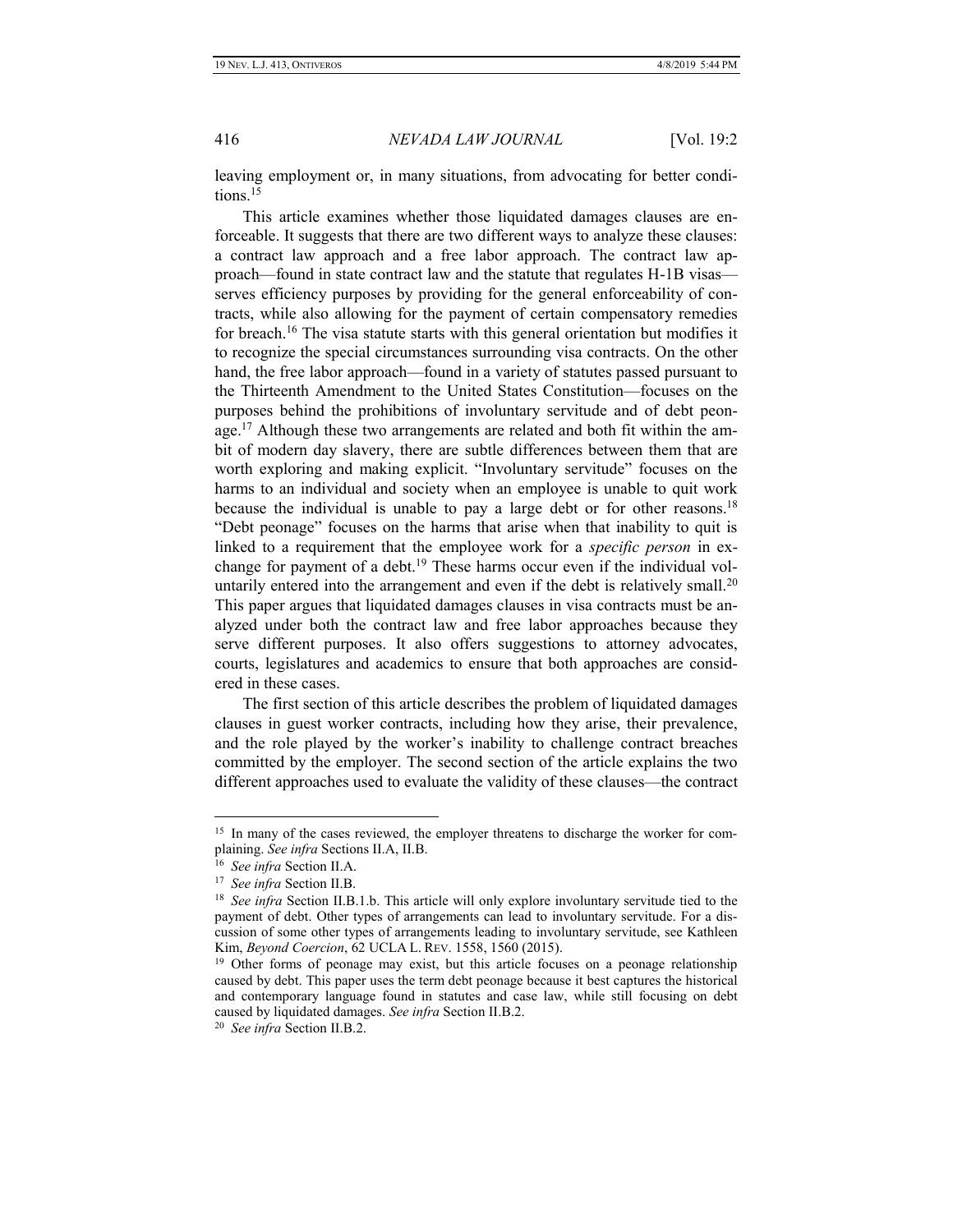$\overline{a}$ 

# Winter 2018] *LIQUIDATED DAMAGES* 417

law approach and the free labor approach. After discussing the contract law approach, this section analyzes these arrangements as potential violations of the prohibitions against involuntary servitude and debt peonage. By exploring the definitions and harms of these prohibitions separately, this section advances the understanding of the Thirteenth Amendment because it unpacks the differences between involuntary servitude and debt peonage, while also recognizing their overlaps. The final section of the article returns to the case of Rituraj Singh Panwar, presenting and critiquing the outcome of the case under both the contract approach and the free labor approach. Building on the critique of *Panwar* the paper concludes with strategic recommendations for attorney advocates, courts, and policy makers.

# I. THE PROBLEM OF LIQUIDATED DAMAGES CLAUSES IN GUEST WORKER **CONTRACTS**

The United States established the so-called "guest worker" visa program in order to allow non-citizen migrants to work in the U.S. for a limited period of time.<sup>21</sup> Visas are available for selected occupations, such as skilled, technical jobs (covered by the H-1B visa), agriculture (H-2A visa) and laborers (H-2B).<sup>22</sup> Under the program, once an employer obtains a visa, it can fill the visa position with a qualified worker.<sup>23</sup> The program is structured so that the visa is applied for, given to, held by, and controlled by the employer.<sup>24</sup> Once an employee is selected to fill a visa opening, he or she becomes eligible to live and work in the U.S. on that visa.<sup>25</sup> If the employee separates from employment with that

<sup>&</sup>lt;sup>21</sup> Some may be renewed for an additional time period, but there are generally cumulative time limits for any individual worker. At the end of this time period, the worker must either leave the country or become a naturalized citizen. *Temporary (Nonimmigrant) Workers*, U.S. CITIZENSHIP & IMMIGR. SERVS., https://www.uscis.gov/working-united-states/temporary-non immigrant-workers [https://perma.cc/U4D4-GXD8] (last updated Sept. 7, 2011).

<sup>&</sup>lt;sup>22</sup> *Id.* Other common visa holders include student workers and nannies brought in under the J-1 visa program. *Exchange Visitors*, U.S. CITIZENSHIP & IMMIGR. SERVS., https://www.uscis. gov/working-united-states/students-and-exchange-visitors/exchange-visitors [https://perma.c c/WK3M-XFU3] (last updated Nov. 8, 2018). Since participants in this program work through an exchange program that operates differently than a traditional employment arrangement, they are not addressed in this article.

<sup>23</sup> *Temporary (Nonimmigrant) Workers*, *supra* note 21. For an example of worker qualifications, see *H1-B Specialty Occupations, DOD Cooperative Research and Development Project Workers, and Fashion Models*, U.S. CITIZENSHIP & IMMIGR. SERVS., https://www.uscis. gov/working-united-states/temporary-workers/h-1b-specialty-occupations-dod-cooperative-r esearch-and-development-project-workers-and-fashion-models [https://perma.cc/CD4H-HU SM] (last updated Apr. 3, 2017).

<sup>24</sup> Maria L. Ontiveros, *H-1B Visas, Outsourcing and Body Shops: A Continuum of Exploitation for High Tech Workers*, 38 BERKELEY J. EMP. & LAB. L. 1, 6–9 (2017).

<sup>25</sup> *Temporary (Nonimmigrant) Workers*, *supra* note 21.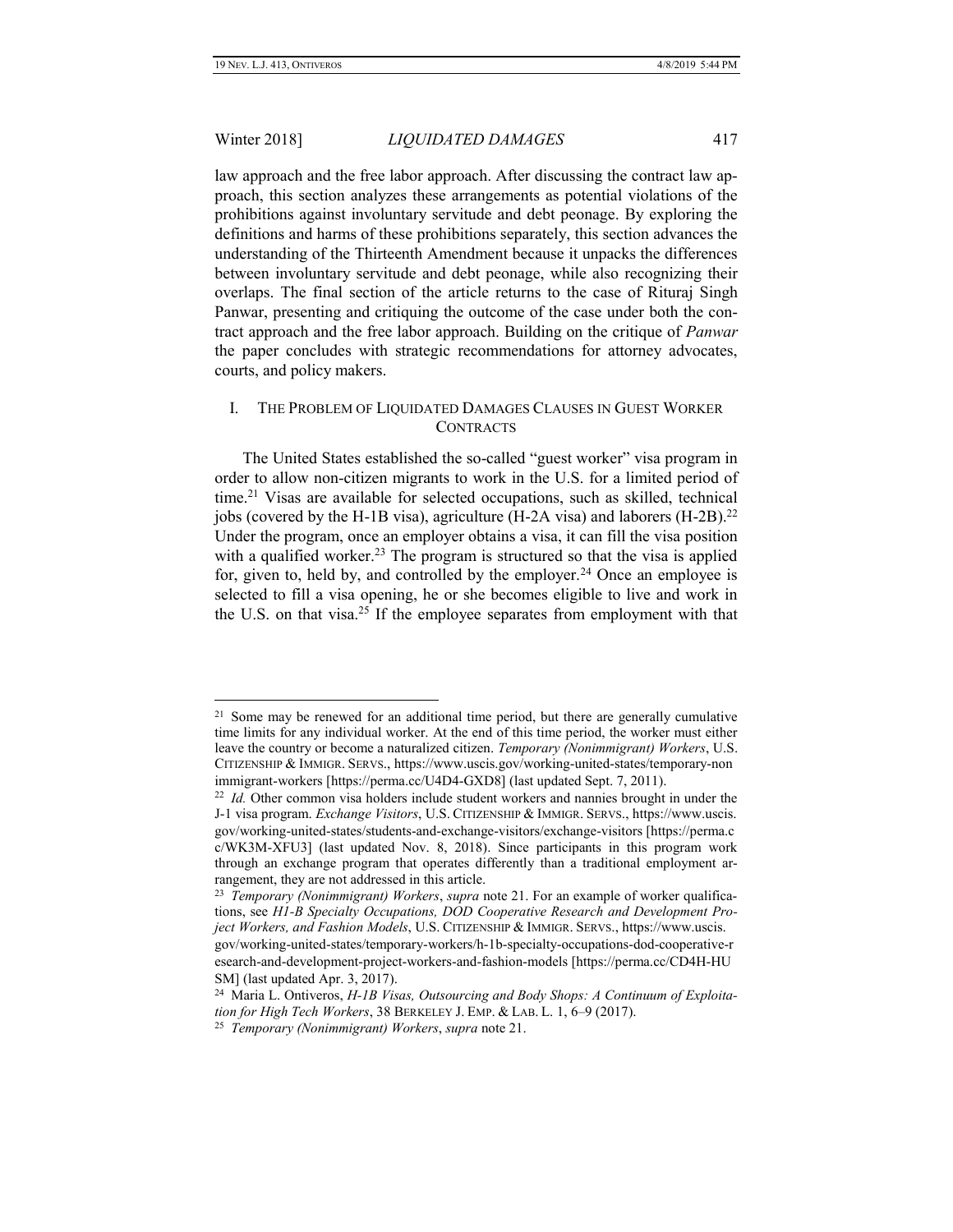employer, either because they quit or are fired, the worker loses legal authorization to be in the country and becomes deportable.<sup>26</sup>

The employment of guest workers is regulated by both common law and a variety of statutes. As employees, they are covered by state and federal employment statutes such as wage and hour regulations, anti-discrimination provisions, and labor trafficking protection laws. Guest workers who sign contracts with their employers—a practice that is particularly common for H-1B workers—are covered by state common law of contracts. In addition, the visa statute provides specific protection for the workers.<sup>27</sup> The validity of liquidated damages clauses in guest worker contracts are typically analyzed under state common law, the visa statute and federal labor trafficking protection laws.<sup>28</sup>

Cases brought by employers against visa employees to enforce liquidated damages are typically filed as breach of contract claims in state superior courts. As a result, they can be difficult to track unless they are appealed to a higher level. In order to determine the prevalence of liquidated damages clause enforcement in guest worker contracts, the Center for Investigative Reporting searched court dockets in geographic areas with high tech companies and found hundreds of cases where companies had sued H-1B workers for leaving before the end of the contract term.<sup>29</sup> Other examples of the problem are found in cases brought by guest workers challenging liquidated damages provisions under either the visa statute or federal laws.<sup>30</sup>

The possibility of having to pay \$20,000 or another similarly large amount makes it very difficult for an employee to quit because the average technical college graduate in India earns between \$4,500 and \$6,000 per year.<sup>31</sup> In many situations, the workers are already in debt because they had to borrow money to pay for a visa fee—typically around \$3,000.<sup>32</sup> The employers and recruiting companies will often pursue enforcement of these judgments in India against the employee's family as well.<sup>33</sup> The problem is multiplied because once the employer sues one worker, the employer can credibly threaten suit against other workers in order to prevent them from quitting.<sup>34</sup>

In Panwar's case and others, the employer appears to be in violation of the contract and the visa law. Thus, it seems that the employee should be able to remedy their situation (i.e. be given a placement or be paid at an appropriate

<sup>26</sup> Norman Matloff, *On the Need for Reform of the H-1B Non-Immigrant Work Visa in Computer-Related Occupations*, 36 U. MICH. J.L. REFORM 815, 868 (2003); Sharmila Rudrappa, *Cyber-Coolies and Techno-Braceros: Race and Commodification of Indian Information Technology Guest Workers in the United States*, 44 U.S.F. L. REV. 353, 368 (2009).

<sup>27</sup> *See infra* Section II.A.2; *See generally* 20 C.F.R. §§ 655.700–760 (2019).

<sup>28</sup> *See infra* Sections II.A, II.B.

<sup>29</sup> Smith et al., *supra* note 13.

<sup>30</sup> *See infra* Section II.B.1.

<sup>31</sup> Smith et al., *supra* note 13.

<sup>32</sup> *Id.*

<sup>33</sup> *Id.*

<sup>34</sup> Ontiveros, *supra* note 24, at 20–21 and cases discussed below.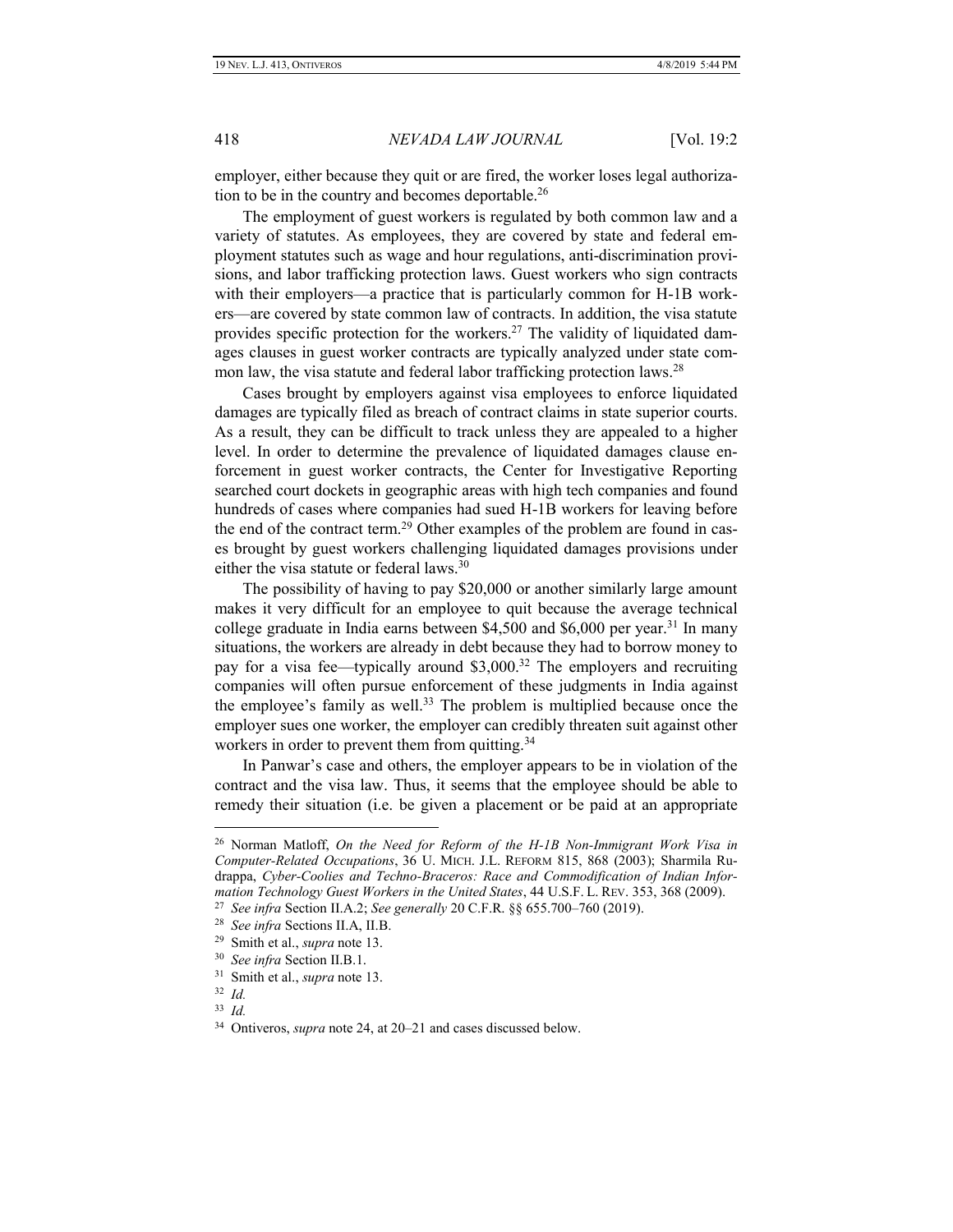rate) by suing for breach of contract or prosecuting the employer under the statute. However, this is not a viable approach for several reasons.<sup>35</sup> First, many employees are not aware of their rights and may have limited access to the legal system, either because of lack of resources or because of restrictions placed on legal services providers in the statute. <sup>36</sup> More importantly, they are intimidated by the employer and fear being discharged and deported if they complain. One researcher concluded, "[v]isa holders, by the very nature of their situation as workers dependent upon employers for the right to remain in the country either permanently or temporarily—remain less likely to protest against unfair working conditions than their counterparts with permanent resident status."37 Finally, bringing a private cause of action is slow, difficult and perceived as ineffective,<sup>38</sup> while enforcement by state agencies has not been as effective as anticipated.<sup>39</sup>

Cases evaluating the enforceability of liquidated damages come to court in several different ways. If an individual believes the visa statute has been violated, he or she must first file a claim with an administrative agency because there is no right to bring a private cause of action in federal court.<sup>40</sup> An administrative law judge decides the case, which is then reviewed by the U.S. Department of Labor Administrative Review Board.<sup>41</sup> Parties may then appeal to a U.S. District Court.<sup>42</sup> Alternatively, if an employee believes that the liquidated damages clause violates an independent federal statute, such as the free labor statutes discussed below, the employee may challenge the clause directly in federal court.<sup>43</sup> Finally, if an employer sues an employee to recover liquidated damag-

<sup>35</sup> *See id.* at 11–14.

<sup>&</sup>lt;sup>36</sup> This is particularly a problem for H-2A agricultural workers and H-2B laborers. Alejandro V. Cortes, Note, *The H-2A Farmworker: The Latest Incarnation of the Judicially Handicapped and Why the Use of Mediation to Resolve Employment Disputes Will Improve Their Rights*, 21 OHIO ST. J. DISP. RESOL. 409, 415–21 (2006). *See also* Alison K. Guernsey, *Double Denial: How Both the DOL and Organized Labor Fail Domestic Agricultural Workers in the Face of H-2A*, 93 IOWA L. REV. 277, 291–99 (2007); Michael Holley, *Disadvan*taged by Design: How the Law Inhibits Agricultural Guest Workers from Enforcing their *Rights*, 18 HOFSTRA LAB. & EMP. L.J. 575, 597–616 (2001); Maria L. Ontiveros, *Immigrant Workers and the Thirteenth Amendment*, *in* THE PROMISES OF LIBERTY 279, 282 (Alexander Tsesis ed., 2010).

<sup>37</sup> Todd H. Goodsell, Note, *On the Continued Need for H-1B Reform: A Partial, Statutory Suggestion to Protect Foreign and U.S. Workers*, 21 BYU J. PUB. L. 153, 172 (2007).

<sup>38</sup> Alaina M. Beach, *H-1B Visa Legislation: Legal Deficiencies and the Need for Reform*, 6 S.C. J. INT'L L. & BUS. 273, 282 (2010).

<sup>&</sup>lt;sup>39</sup> Ontiveros, *supra* note 24, at 28 ("The overall lesson from these cases is that although employees and the government are bringing actual, harmful violations [of the visa laws] to courts, they face a long, slow and often ineffective road.").

<sup>40</sup> *Id.* 41 *Id.*

<sup>42</sup> Watson v. Bank of Am., 196 F. App'x 306, 307 (5th Cir. 2006); Venkatraman v. REI Sys., Inc., 417 F.3d 418, 423–24 (4th Cir. 2005); Gupta v. Perez, 101 F. Supp. 3d 437, 460– 61 (D.N.J. 2015).

<sup>43</sup> 28 U.S.C. § 1331 (2012).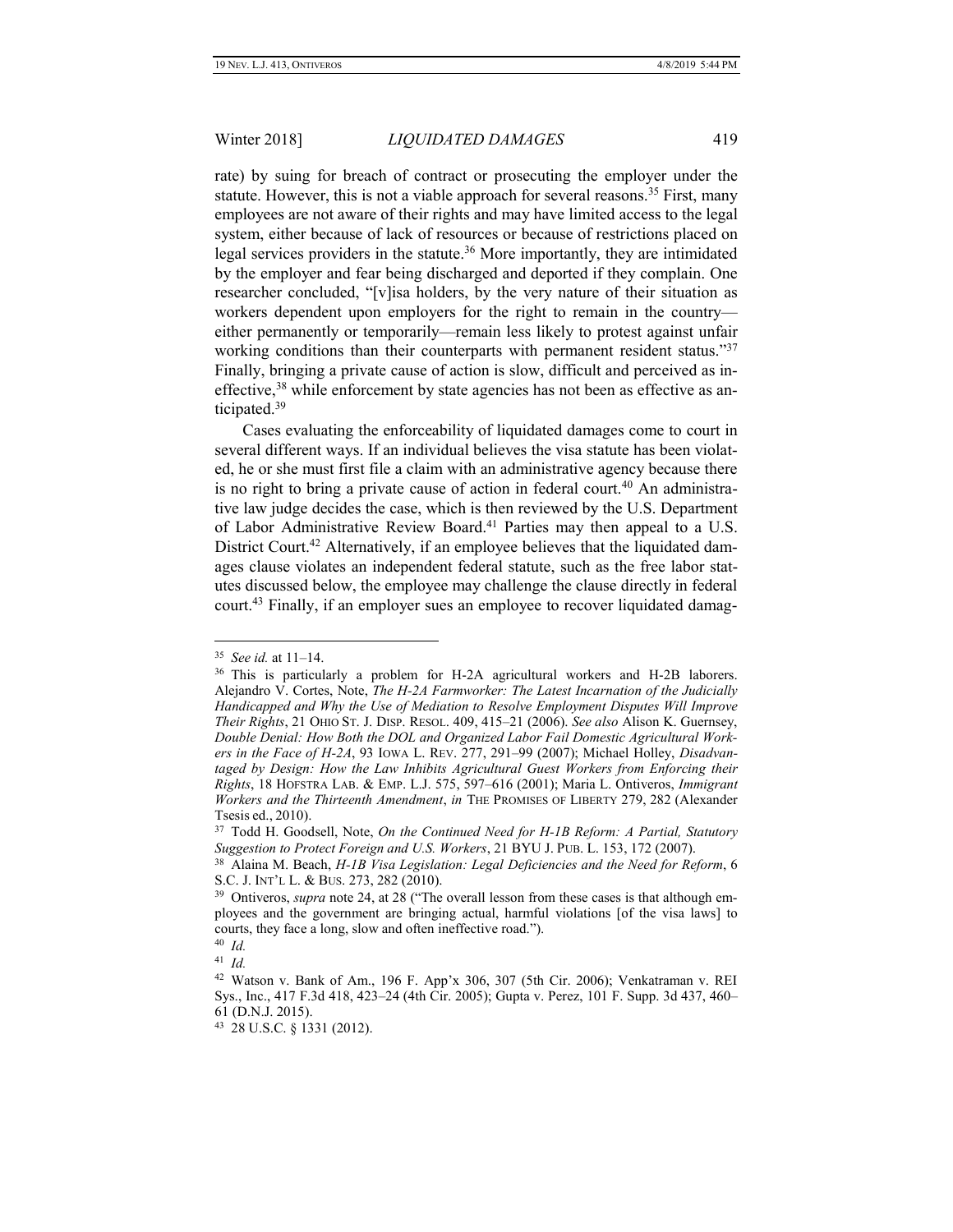es, the employee may argue that it is unenforceable under state law or the visa law. If the employer prevails and the employee faces a judgment requiring payment of a claim, the employee can then file a claim with the Department of Labor alleging a violation of the visa law.<sup>44</sup> No matter how these cases reach the courts, two different approaches have been used to examine their validity: contract law and free labor.

# II. TWO APPROACHES TO EVALUATING THE VALIDITY OF LIQUIDATED **DAMAGES**

The validity of liquidated damages clauses are adjudicated under two different approaches: the contract law approach and the free labor approach. The former is primarily a creature of state law and is meant to serve interests of efficiency in the enforcement of contracts and fair compensation when a contract is breached. The latter is mainly a federal law concern originating in the Thirteenth Amendment to the U.S. Constitution, which eliminated slavery and involuntary servitude.<sup>45</sup> This section describes the two approaches—explaining how they have been applied in guest worker liquidated damages cases and analyzing their underlying purposes. Because these approaches serve such different policies, both must be considered independently in evaluating the validity of these clauses.

### *A. The Contract Law Approach*

Courts often employ a two-step process when considering liquidated damages clause cases in the guest worker context. As a starting point, courts look to the state common law of contract which tends to allow liquidated damages clauses so long as they are compensatory and not punitive.<sup>46</sup> Next, in many cases, they will also evaluate the contract law provision found specifically in the visa statute, which validates the importance of the state law but also imposes additional restrictions.<sup>47</sup>

### *1. State Common Law*

Most states allow liquidated damages to be assessed in limited situations. The amount of the damages must be "reasonable in the light of the anticipated or actual loss caused by the breach and the difficulties of proof of loss."<sup>48</sup> Stipulated damages that are too large are unenforceable as a penalty that violates public policy.<sup>49</sup> In determining whether the amount is reasonable, courts look at

<sup>44</sup> Ontiveros, *supra* note 24, at 32–35.

<sup>45</sup> *See infra* Section II.B.1.

<sup>46</sup> *See infra* Section II.A.1.

<sup>47</sup> *See infra* Section II.A.2.

<sup>48</sup> RESTATEMENT (SECOND) OF CONTRACTS § 356 (AM LAW. INST. 1981).

<sup>49</sup> *Id.* at cmt. b*.*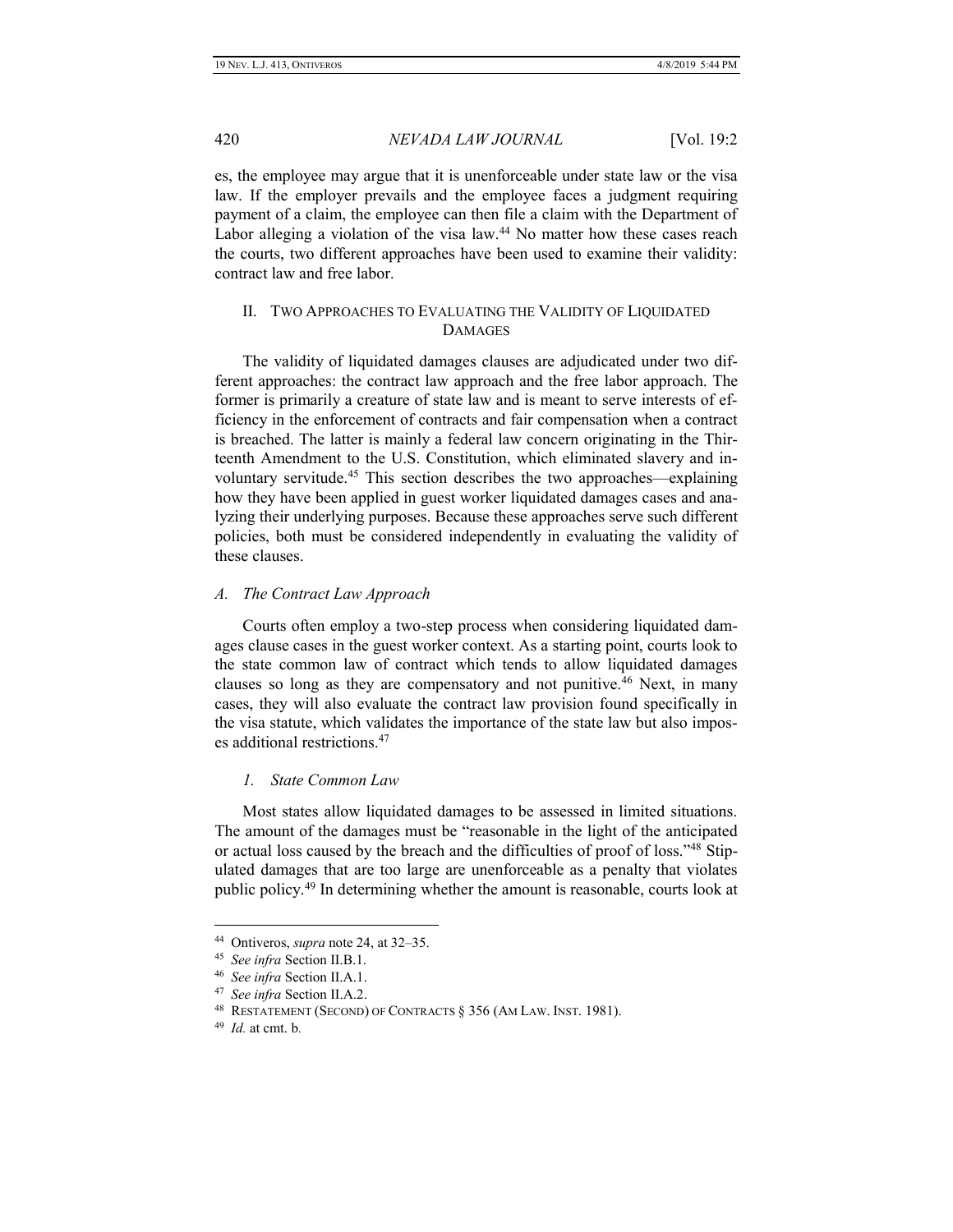whether it approximates the amount anticipated to be lost at the time the contract was made or if it approximates the amount actually lost in retrospect.<sup>50</sup> In addition, the party seeking to collect the damages must show that the damages are difficult to estimate.<sup>51</sup>

Courts have followed this approach in evaluating liquidated damages clauses in H-1B contracts. In *Tekstrom v. Savla*, for example, Sameer Savla signed an agreement to fill an H-1B position with Tekstrom that included a liquidated damages clause requiring him to pay Tekstrom \$18,000 if he left employment early.<sup>52</sup> When Savla reported to work, he expected to complete a three-week training course and then be placed into a job.<sup>53</sup> Instead, he was housed in an overcrowded apartment, forced to sleep on the floor in a sleeping bag, refused the promised health insurance and not given a position for four months.<sup>54</sup> One of the other participants left the program, and Tekstrom told Savla that if he tried to leave, "he would make an example of him."<sup>55</sup> After Savla was finally placed in a short term assignment, he inquired about his visa, pay stubs, and employment contract.<sup>56</sup> Tekstrom threatened Savla with "a civil lawsuit, criminal charges, possible deportation and the destruction of his career" if he persisted in complaining and asking questions.<sup>57</sup> Savla became so stressed and physically ill over these threats that he left the assignment.<sup>58</sup>

Tekstrom sued Savla for \$18,000, citing the liquidated damages clause in the contract and arguing that it would cover "the company's estimate of its investment in a trainee, including housing, training, software licensing fees, marketing efforts and work performed by Tekstrom's staff as well as potential lost revenues from the early termination of a prospective work assignment."<sup>59</sup> Savla argued that the liquidated damages clause was unenforceable and filed counterclaims for tort and contract violations.<sup>60</sup> The court found that the liquidated damages clause was void as a penalty because it violated both requirements for a valid clause.<sup>61</sup> The court said that the company could have easily estimated the actual costs of housing and training, so the costs were not difficult to estimate.<sup>62</sup> In addition, the fee bore no relation to the specified bases for the dam-

<sup>50</sup> *Id.*

<sup>51</sup> *Id.*

<sup>52</sup> Tekstrom, Inc. v. Savla, C.A. No. 05A-12-006 (JTV), 2006 WL 2338050, at \*2 (Del. Super. Ct. July 31, 2006).

<sup>53</sup> *Id.* at \*1.

<sup>54</sup> *Id.* at \*2.

<sup>55</sup> *Id.*

<sup>56</sup> *Id.* at \*3.

<sup>57</sup> *Id.*

<sup>58</sup> *Id.*

<sup>59</sup> *Id.* at \*6.

<sup>60</sup> *Id.* at \*3.

<sup>61</sup> *Id.* at \*6.

<sup>62</sup> *Id.*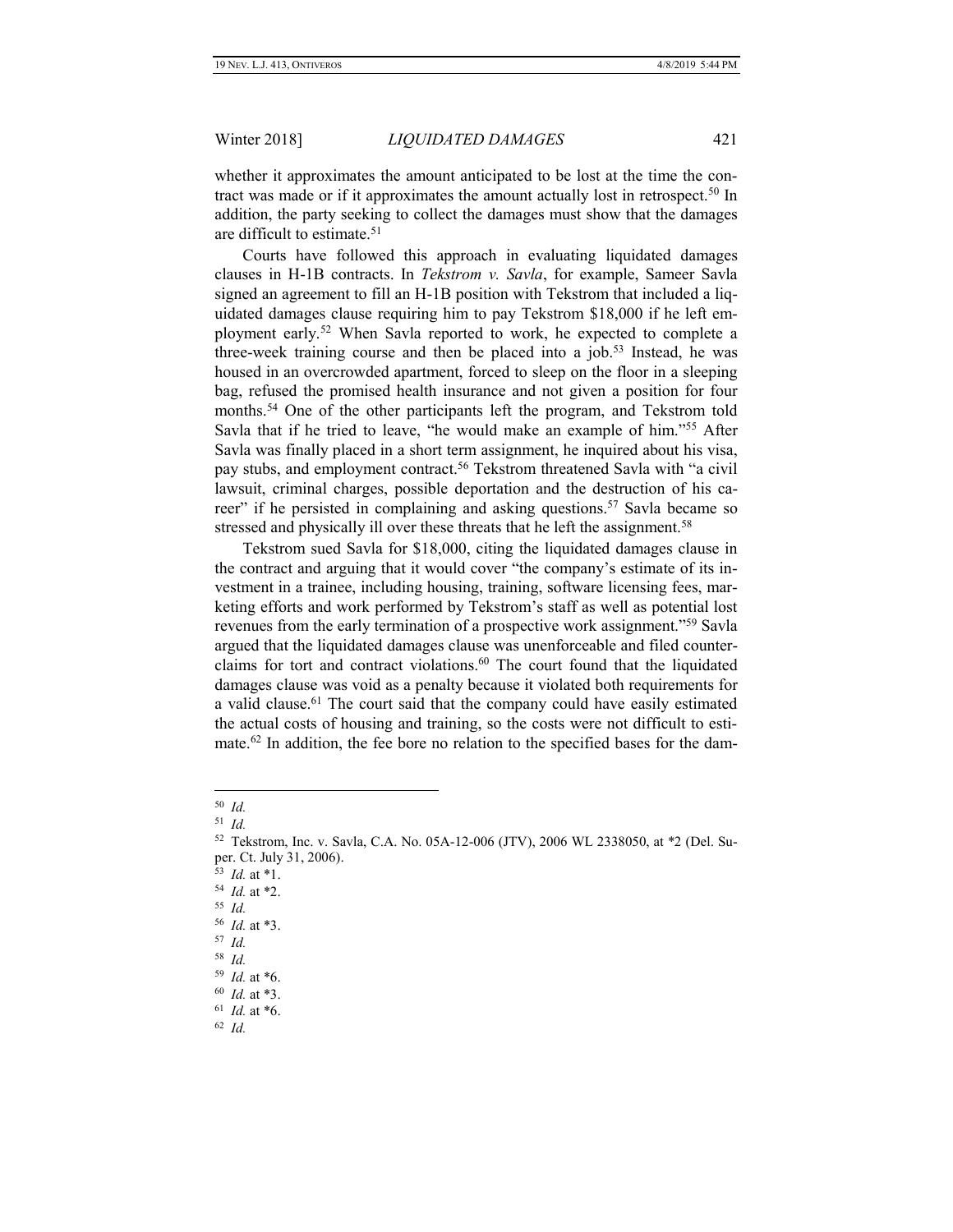ages.<sup>63</sup> The court concluded, "Savla would have had to pay the \$18,000 in penalty whether he was working for one day or eighteen months. There is nothing in the record to show how the amount was arrived at or whether it is proportionate to whatever actual damage would result from a contract breach."<sup>64</sup> Therefore, the court refused to make Savla pay Tekstrom the money.<sup>65</sup>

An evaluation of liquidated damages clauses under contract law recognizes that the purpose of awarding damages for breach of contract is compensatory, not punitive.<sup>66</sup> Contract law is not concerned with ensuring that a deal is consummated or that a promise is kept.<sup>67</sup> A promise can be broken if the breaching party pays the other party to the contract an appropriate amount of compensation.<sup>68</sup> In other words, contract law does not seek to punish someone for breaking a promise or to force someone into completing a deal for its own sake. It seeks to either enforce the contract OR to make sure that there is adequate compensation. A clause that is punitive, and therefore unenforceable, is one that seeks to coerce performance rather than estimate damages. Punitive clauses are unenforceable because they serve only to punish someone for breaking a promise, do not serve the purpose of compensation, and have "no justification on either economic or other grounds."<sup>69</sup> Some contract scholars explain the basis for this approach under the theory of "efficient breach," which argues that sometimes it is more efficient or beneficial to the breaching party to breach the contract and pay the damage.<sup>70</sup> Society benefits from this view of contracts because it maximizes the efficiency of the transaction. Liquidated damages clauses which punish parties run afoul of these basic contract policies of efficiency and compensation because they do not allow for an efficient breach to occur.

*2. The Visa Statute*

The guest worker visa statute builds upon these basic common law contract principles when evaluating liquidated damages clauses but adds additional guidance for judges. Regulations passed pursuant to the statute specify that employers may not penalize employees for ceasing employment prior to an agreed date, but they do permit the employer to collect "bona fide liquidated damag-

<sup>63</sup> *Id.*

<sup>64</sup> *Id.*

<sup>65</sup> *Id.*

<sup>66</sup> RESTATEMENT (SECOND) OF CONTRACTS § 356, cmt. a (AM. LAW INST. 1981); 24 WILLISTON ON CONTRACTS § 65:1 (4th ed. 2018).

<sup>67</sup> *See* RESTATEMENT (SECOND) OF CONTRACTS § 356, cmt. a; 24 WILLISTON ON CONTRACTS § 65:1.

<sup>68</sup> RESTATEMENT (SECOND) OF CONTRACTS § 356, cmt. a; 24 WILLISTON ON CONTRACTS § 65:1.

<sup>69</sup> RESTATEMENT (SECOND) OF CONTRACTS § 356, cmt. a.

<sup>70</sup> Barry E. Adler, *Efficient Breach Theory Through the Looking Glass*, 83 N.Y.U. L. REV. 1679, 1688 (2008) (describing efficient breach theory as "a cornerstone of the economic analysis of contract law").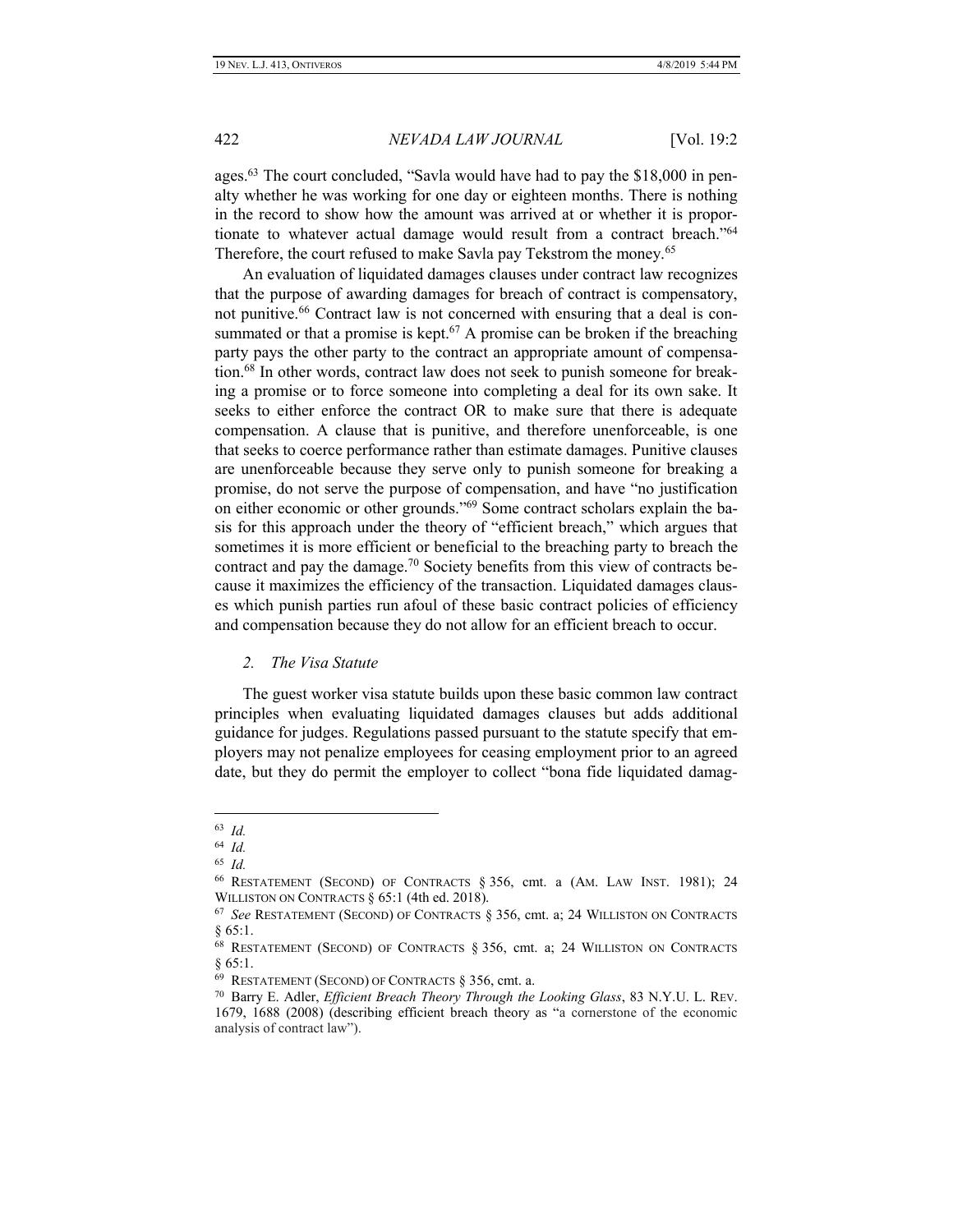es."<sup>71</sup> In evaluating whether the required payments are allowable as liquidated damages, courts are instructed to use applicable state law and look to whether the damages are "reasonable approximations or estimates of the anticipated or actual damage caused to one party by the other party's breach of the contract."<sup>72</sup> In addition, the regulations explain that state law generally requires "that the relation or circumstances of the parties, and the purpose(s) of the agreement, are to be taken into account," and that "a payment would be considered to be a prohibited penalty where it is the result of fraud or where it cloaks oppression."<sup>73</sup> The regulations also state that "the sum stipulated must take into account whether the contract breach is total or partial (i.e., the percentage of the employment contract completed)."<sup>74</sup> Finally, the regulations provide that although the Administrator shall apply relevant state law, the application shall include "consideration where appropriate to actions by the employer, if any, contributing to the early cessation, such as the employer's constructive discharge of the nonimmigrant or non-compliance with its obligations under the INA and its regulations."<sup>75</sup>

The regulatory history of the regulations passed pursuant to the visa statute provide insight on the purpose of the language requiring these additional considerations. The Department of Labor sought input on how it should determine whether a payment required for ceasing employment is a prohibited penalty or allowable liquidated damages.<sup>76</sup> The Department of Labor originally took the position that the regulations should not specify any particular guidelines and should instead leave the matter to the discretion of state court judges to only apply this regulation based on state law.<sup>77</sup> The Department opined that state courts were better able than a federal administrative forum to address "the various legal questions posed by any agreement between an employer and an H-1B worker, and to conclusively determine whether a particular provision runs afoul of State law."<sup>78</sup> It also stated that the Department lacked expertise in interpret-

 $71$  20 C.F.R. § 655.731(c)(10)(i)(A)–(B) (2019).

 $72$  20 C.F.R. § 655.731(c)(10)(i)(C).

<sup>73</sup> *Id.*

<sup>74</sup> *Id.*

<sup>75</sup> *Id.* In addition, the liquidated damages may not be used to cover or rebate the \$500/\$1,000 filing fee under section 214(c) of the Immigration and Nationality Act ("INA"). *Id.* Further, any payments for liquidated damages must comply with 20 C.F.R. § 655.731(c)(9). *Id.* § 655.731(c)(10)(i)(B). These require, among other things that any deductions must be agreed to voluntarily and in writing by the employee; intended to benefit the employees, not simply cover the employer's regular business expenses; not exceed the stated expenses; and not exceed the federal limits on garnishment of wages. *Id.*  $§ 655.731(c)(9)(iii)(A)–(E).$ 

<sup>&</sup>lt;sup>76</sup> Labor Condition Applications and Requirements for Employers Using Nonimmigrants on H-1B Visas in Specialty Occupations and as Fashion Models; Labor Certification Process for Permanent Employment of Aliens in the United States, 64 Fed. Reg. 628, 648 (Jan. 5, 1999) (to be codified at 20 C.F.R. §§ 655–56).

<sup>77</sup> *Id.*

<sup>78</sup> *Id.*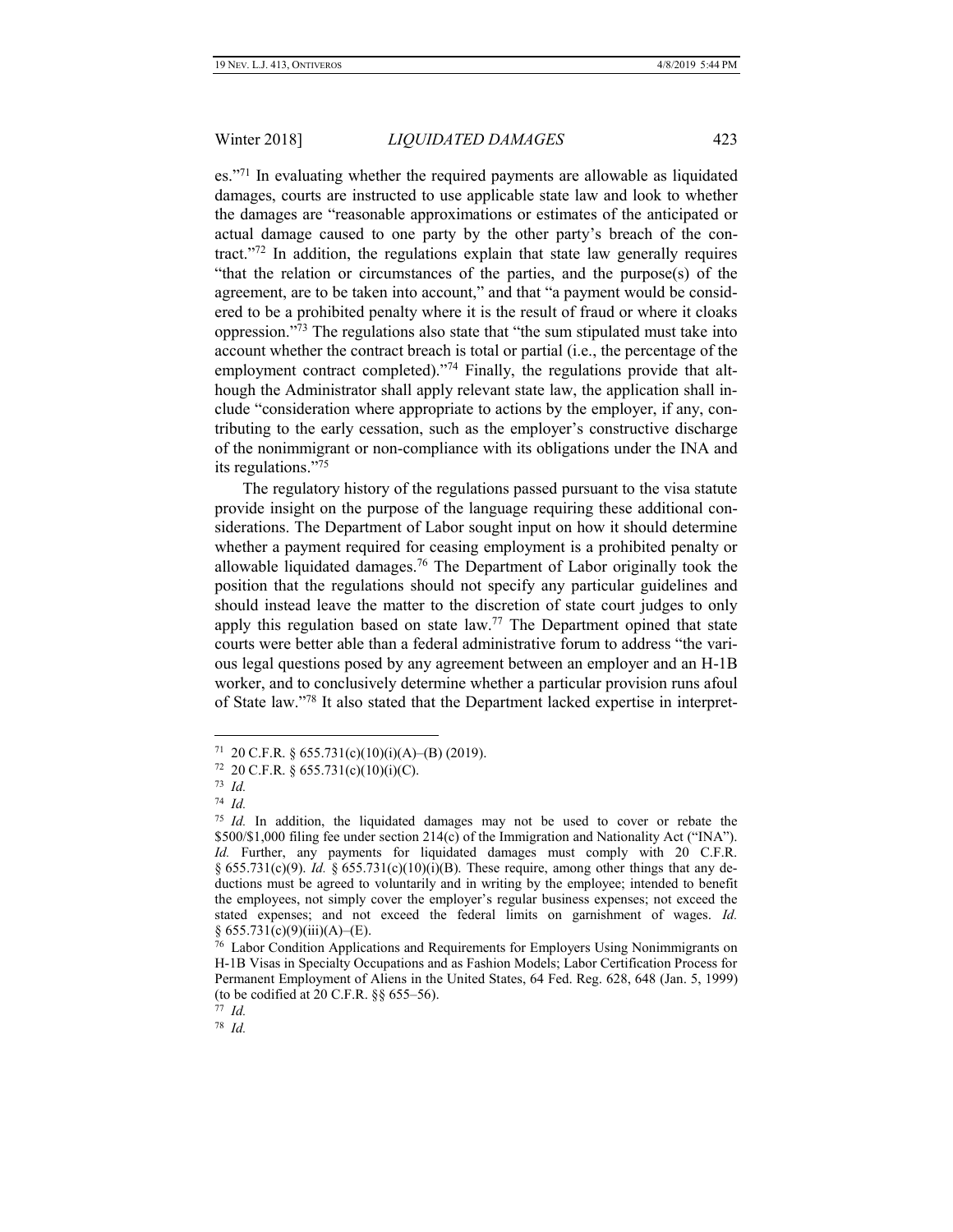ing state law.<sup>79</sup> Commenters strongly objected to this approach, arguing that it was contrary to the intent of the visa law and "inconsistent with the role intended for the Department".<sup>80</sup> In response, the Department changed its approach. It stated, "Notwithstanding the Department's continued reluctance to identify and interpret State law, the Department now concurs with the view that Congress intended the Department to determine whether a provision is liquidated damages or a penalty."<sup>81</sup>

As a result, the final regulations start with a reiteration of general state contract law, prohibiting penalties for quitting work before the end of the contract term but allowing liquidated damages that are reasonable estimates of damag $es.82$  It then supplements that statement with three additional guidelines. These require that the relationships and circumstances of the parties must be taken into account (including the presence of fraud or oppression); that the amount must be adjusted depending upon how much time has been worked by the employee; and that the validity may turn on whether the employee's resignation was actually a constructive discharge caused by the employer's actions.<sup>83</sup> Thus, the intent of the visa statute is to take a more nuanced look at liquidated damages clauses in guest worker contracts than that found under state common law, in order to take into account the special power imbalance of this situation. In addition, it recognizes that an all-or-nothing type of liquidated damages clause is usually punitive. Finally, it counsels that sometimes a voluntary quit or resignation should be treated as a discharge.

*Novinvest* provides an example of how courts apply the visa provision.<sup>84</sup> In that case, four visa workers left their work early and their employer sued in a Georgia state court to recoup the liquidated damages specified in the contract.<sup>85</sup> The employer secured a state court judgment requiring the employees to pay a \$5,000 "investment fee" to cover the business expenses necessary to "hire, train and process" the employees.<sup>86</sup> The employees filed an administrative law complaint with the Department of Labor under the relevant visa law.<sup>87</sup> The administrative law judge ("ALJ") found that the fee violated both the state liquidated damages law, which is incorporated in the visa statute, and the visa statute pro-

<sup>79</sup> *Id.*

<sup>&</sup>lt;sup>80</sup> Labor Conditions Applications and Requirements for Employers Using Nonimmigrants on H-1B Visas in Specialty Occupations and as Fashion Models; Labor Certification Process for Permanent Employment of Aliens in the United States, 65 Fed. Reg. 80110, 80173 (Dec. 20, 2000) (to be codified at 20 C.F.R. §§ 655–66).

<sup>81</sup> *Id.* at 80174.

 $82$  20 C.F.R. § 655.731(c)(10)(i)(C) (2019).

<sup>83</sup> *Id.*

<sup>84</sup> ALJ's Decision and Order at 19, Novinvest, LLC, Docket No. 2002-LCA-00024 (Dep't of Labor Jan. 21, 2003), *aff'd*, ARB's Final Decision and Order, Novinvest, LLC, Docket No. 02-LCA-24 (Dep't of Labor July 30, 2004).

<sup>85</sup> *Id.* at 2, 7.

<sup>86</sup> *Id.* at 7, 18.

<sup>87</sup> *Id.* at 2.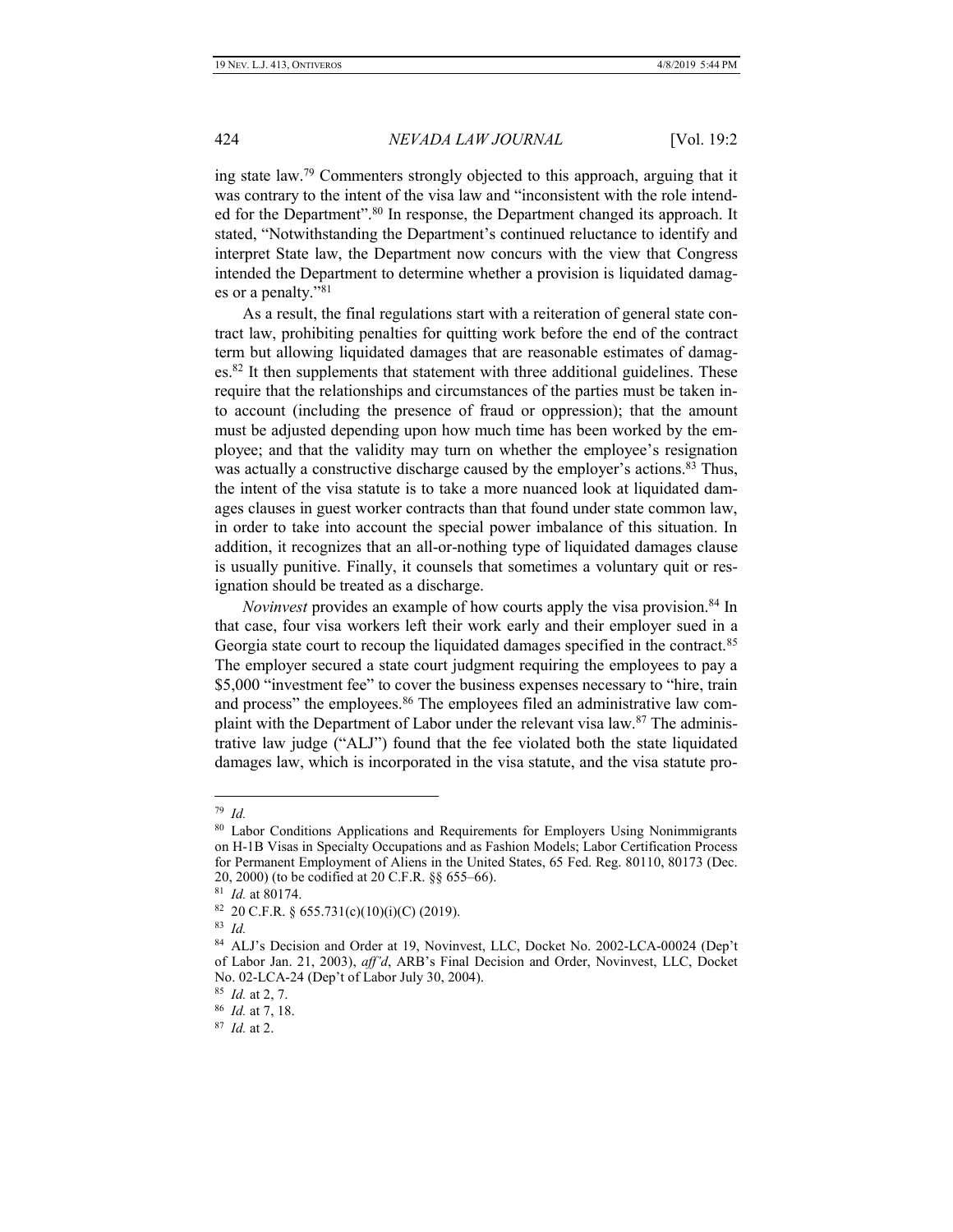visions.<sup>88</sup> The ALJ found that the award failed under state liquidated damages law because the employer did not specify how it arrived at the amount of \$5,000.<sup>89</sup> The employees prevailed under the visa statute, at least in part, because of the nature of the guest worker-employer relationship and the fact that their treatment violated the standards set forth in the visa law.<sup>90</sup> Consequently, the employer was ordered to return any money it had collected under the state judgments to the employees.<sup>91</sup> *Novinvest* illustrates how these cases are adjudicated using principles underlying state contract law, with the enhanced protection and nuance required by the visa statute.

### *B. The Free Labor Approach*

The free labor approach to evaluating the validity of liquidated damages provisions originates in the Thirteenth Amendment to the United States Constitution, passed in 1789, which states "neither slavery nor involuntary servitude ... shall exist within the United States."<sup>92</sup> This Amendment not only abolished chattel slavery but also prohibited involuntary servitude and set a policy of free and voluntary labor in the United States.<sup>93</sup> Shortly thereafter, Congress passed two laws aimed at eliminating other systems of unfree labor that continued to exist after the abolition of chattel slavery. On March 2, 1867, Congress passed a statute variously referred to as the Anti-Peonage Act and the Peonage Abolition Act.<sup>94</sup> Although focused on abolishing the Spanish peonage system established in the territory of New Mexico, its language and legislative history covers and prohibits a broad range of oppressive labor arrangements.<sup>95</sup> The statute read:

<sup>88</sup> *Id.* at 21.

<sup>&</sup>lt;sup>89</sup> Id. at 22. The Georgia liquidated damages law required a showing that damages are difficult to estimate, that the amount be intended to cover damages and not be a penalty, and that the amount be a reasonable estimate of the probable loss. *Id.* at 21–22.

<sup>&</sup>lt;sup>90</sup> The court focused on the requirements under 20 C.F.R.  $\S 655.731(c)(9)(iii)$ . *Id.* at 19–20. 91 *Id.* at 22.

 $92$  U.S. CONST. amend. XIII. This article only addresses the narrow topic of free labor prohibitions against requiring employees to pay a debt before they may quit work, but the Thirteenth Amendment prohibits a variety of other labor arrangements and governmental action, as well.

<sup>93</sup> Pollock v. Williams, 322 U.S. 4, 17 (1944) ("The undoubted aim of the Thirteenth Amendment . . . [was] to maintain a system of completely free and voluntary labor throughout the United States."); *see also* James Gray Pope, *Contract, Race, and Freedom of Labor in the Constitutional Law of "Involuntary Servitude"*, 119 YALE L.J. 1474, 1517 (2010); Lea S. VanderVelde, *The Labor Vision of the Thirteenth Amendment*, 138 U. PA. L. REV. 437, 438, 453, 495 (1989); Rebecca E. Zietlow, *A Positive Right to Free Labor*, 39 SEATTLE U. L. REV. 859, 861, 877 (2016).

<sup>94</sup> Anti-Peonage Act of 1867, ch. 187, 14 Stat. 546 (1867) (codified at 42 U.S.C. § 1994 (2012)); 18 U.S.C. § 1581 (2012).

<sup>95</sup> Aviam Soifer, *Federal Protection, Paternalism, and the Virtually Forgotten Prohibition of Voluntary Peonage*, 112 COLUM. L. REV. 1607, 1617 (2012) (explaining the legislative history and statute cover voluntary, as well as involuntary, service as a peon and service compelled by things other than debt).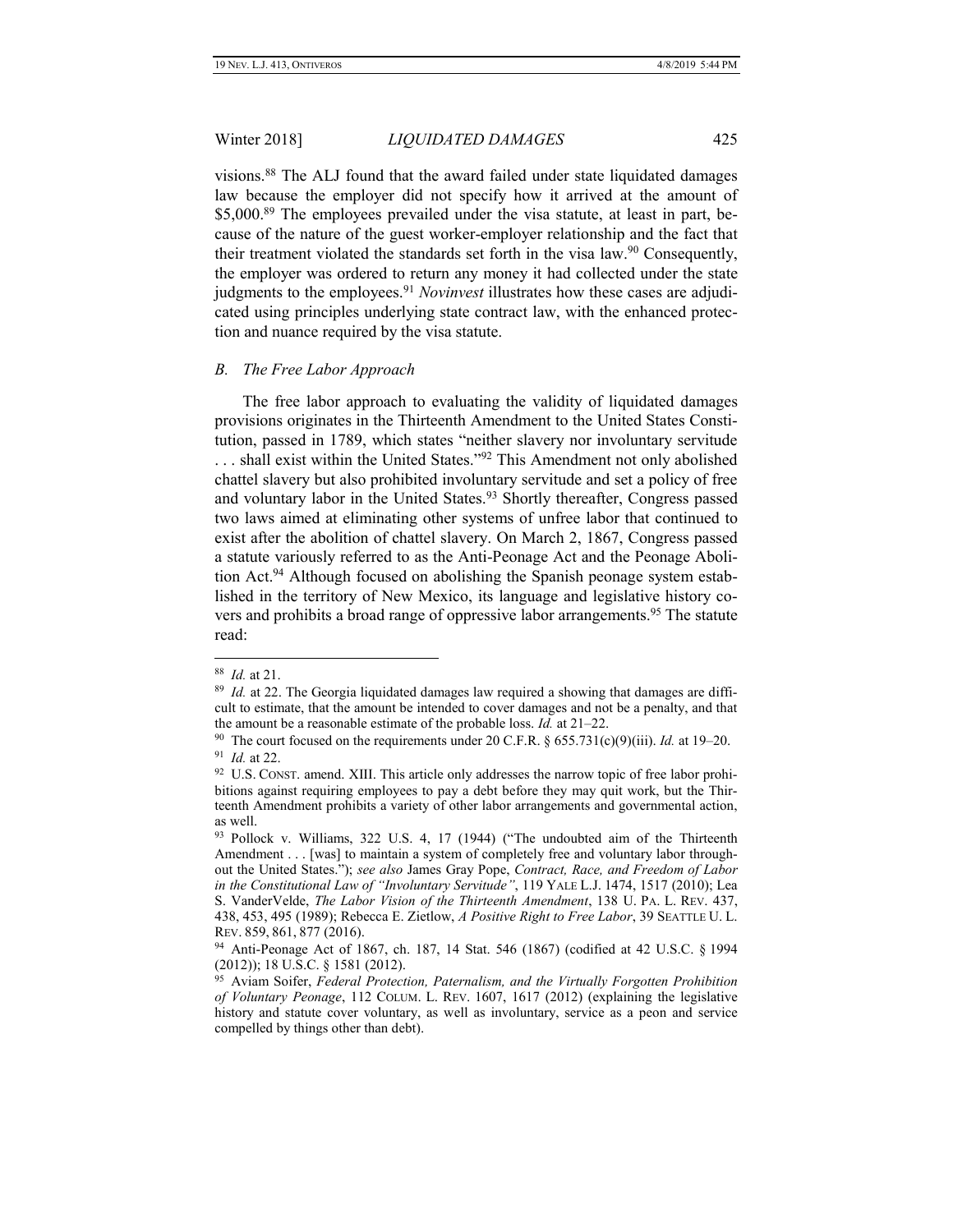[T]he holding of any person to service or labor under the system known as peonage is hereby declared to be unlawful, and the same is hereby abolished and forever prohibited . . . any attempt . . . to establish, maintain, or enforce, directly or indirectly, the voluntary or involuntary service or labor of any persons as peons, in liquidation of any debt or obligation, or otherwise, be, and the same are hereby, declared null and void; and any person or persons who shall hold, arrest, or return, or cause to be held, arrested, or returned . . . to a condition of peonage, shall, upon conviction, be punished [with criminal sanctions].<sup>96</sup>

In 1874, Congress passed a statute commonly referred to as The Padrone Statute.<sup>97</sup> Aimed at eliminating a system where children were kidnapped in Italy and brought to the United States to work, its language was much broader.<sup>98</sup> It read:

Whoever shall knowingly and willfully bring into the United States . . . any person inveigled or forcibly kidnaped in any other country, with intent to hold such person . . . to any involuntary servitude; or whoever shall knowingly and willfully sell or cause to be sold, into any condition of involuntarily servitude, any other person for any term whatever; or whoever shall knowingly and willfully hold to involuntary servitude any person so brought or sold, shall [be subject to criminal penalties].<sup>99</sup>

In 1948, Congress worked to revise, codify, and enact into positive law Title 18 of the U.S. Code.<sup>100</sup> As part of this process, most of the requirements within these two early statutes—along with other laws addressing slavery found their way in a modern form into Chapter 77 titled "Peonage and Slavery" (covering 18 U.S.C. 1581–1588) (hereinafter "Chapter  $77$ ").<sup>101</sup> The antipeonage statute was split in two. The first part of the anti-peonage statute, abolishing and prohibiting voluntary and involuntary peonage, was codified in a different section of the U.S. Code outside of Chapter 77.<sup>102</sup> The second part of the anti-peonage statute became 18 U.S.C.  $\S$  1581.<sup>103</sup> It provides that "[w]hoever holds or returns any person to a condition of peonage" shall be sub-

 $\overline{a}$ 

102 42 U.S.C. § 1994 (2012) provides:

<sup>96</sup> 14 Stat. at 546.

<sup>97</sup> United States v. Kozminski, 487 U.S. 931, 945 (1988).

<sup>98</sup> Michael H. LeRoy, *Compulsory Labor in a National Emergency: Public Service or Involuntary Servitude? The Case of Crippled Ports*, 28 BERKELEY J. EMP. & LAB. L. 331, 356 n.115 (2007).

<sup>99</sup> 18 U.S.C. § 446 (1925). 18 U.S.C. § 446 was derived from An Act to Protect Persons of Foreign Birth Against Forcible Constraint or Involuntary Servitude, ch. 464, 18 Stat. 251 (1874), which was repealed by Act of Mar. 4, 1909, ch. 321, § 341, 35 Stat. 1153, 1154 (1909).

<sup>100</sup> Act of June 25, 1948, ch. 645, 62 Stat. 683 (1948).

<sup>101</sup> *Id.* at 772. The group at the time was codified as 18 U.S.C. §§ 1581–88. *Id.*

The holding of any person to service or labor under the system known as peonage is abolished and forever prohibited in any Territory or State of the United States; and all . . . usages . . . to establish, maintain, or enforce, directly or indirectly, the voluntary or involuntary service or labor of any persons as peons, in liquidation of any debt or obligation, or otherwise, are declared null and void.

<sup>103</sup> 62 Stat. at 772.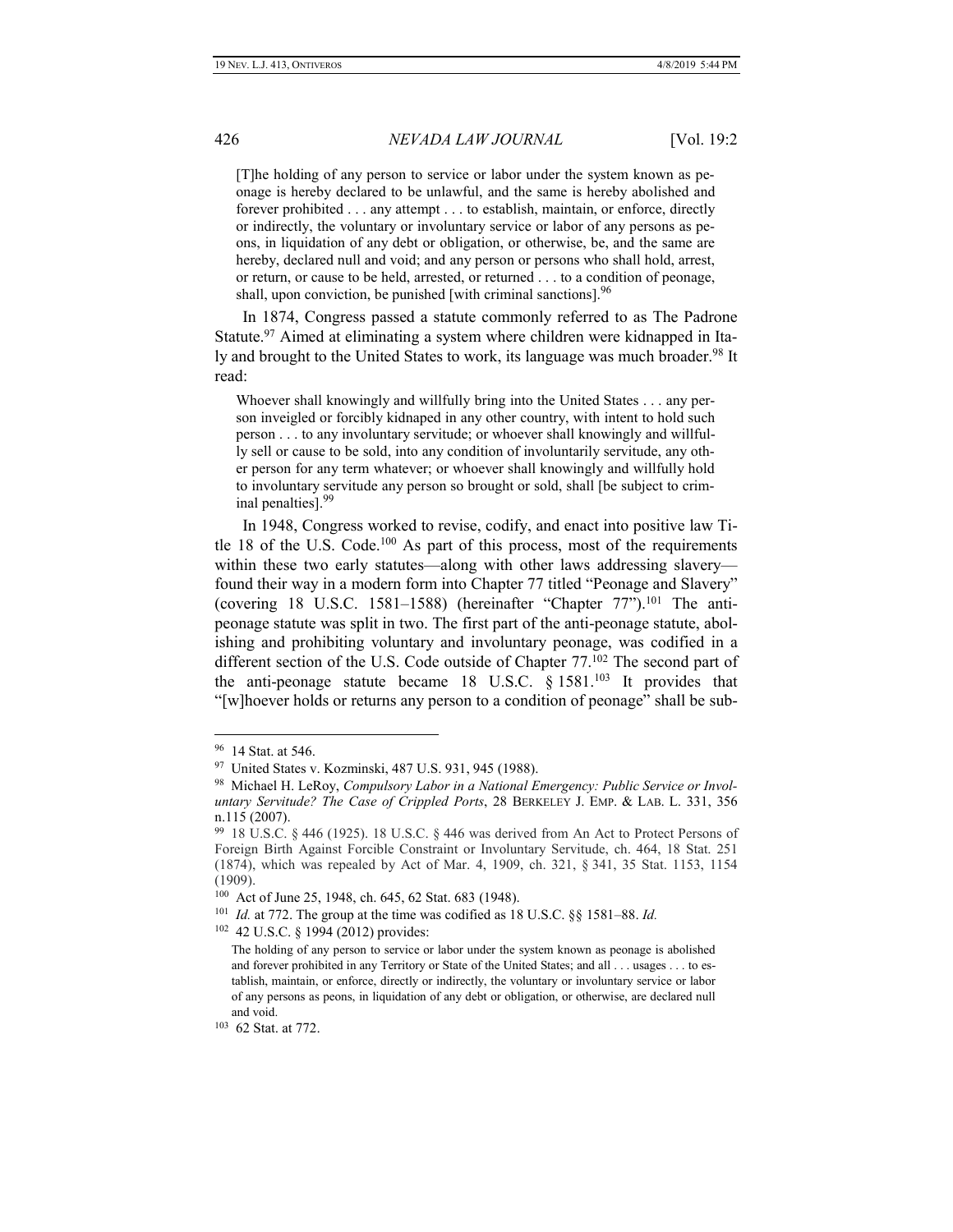ject to criminal sanctions.<sup>104</sup> The Padrone Statute's prohibition against involuntary servitude was later reworked and became 18 U.S.C. § 1584.<sup>105</sup> That section reads, "[w]hoever knowingly and willfully holds to involuntary servitude or sells into any condition of involuntary servitude, any other person" shall be subject to criminal sanctions.<sup>106</sup> Thus, by the end of the 21st century, one set of major free labor statutes was included in Chapter 77, with peonage covered in Section 1581 and involuntary servitude covered in Section 1584.<sup>107</sup>

Several cases were brought to challenge oppressive working conditions under Section 1584, with some, such as *United States v. Mussry*, succeeding in giving a broad reading to involuntary servitude.<sup>108</sup> However, in 1988, in *Kozminski*, the Supreme Court gave a very constrained reading to the term "involuntary servitude," focusing on the need for physical restraint instead of psychological coercion.<sup>109</sup> In response to and in order to overrule *Kozminski*, in 2000, Congress passed the Trafficking Victim's Protection Act ("TVPA").<sup>110</sup> It added sections 1589-1594 to Title 18 of the U.S. Code, and Chapter 77 became "Peonage, Slavery and Trafficking in Persons."<sup>111</sup> The TVPA also increased the criminal penalties associated with Section 1581 Peonage and Section 1584 In-

 104 *Id.*

<sup>105</sup> *Id.* at 773.This section is a codification of a combination of the Padrone Statute and the Slave Trade Statute, as amended in 1909, formerly 18 U.S.C. § 423 (repealed 1948). United States v. Kozminski, 487 U.S. 931, 945–48 (1988) (discussing codification of acts into § 1584).

<sup>106</sup> 18 U.S.C. § 1584 (2012).

<sup>&</sup>lt;sup>107</sup> Other statutes also build on the free labor guarantee of the Thirteenth Amendment. Equal employment statutes, including Title VII of the Civil Rights Act of 1964, has its origin in the Anti-Peonage Act, as enforced by the Civil Rights Section of the Justice Department and the Fair Employment Practices Committee in the 1940's. RISA L. GOLUBOFF, THE LOST PROMISE OF CIVIL RIGHTS 11 (2007) (chronicling the work of the Civil Rights Section, including the connection of its work to the Thirteenth Amendment and its work to amend the Antipeonage Act); Maria L. Ontiveros, *The Fundamental Nature of Title VII*, 75 OHIO ST. L.J. 1165, 1178–94 (2014) (tracing the evolution of Title VII through the FEPC and Civil Rights Section). The National Labor Relations Act also incorporates the free labor principle of the Thirteenth Amendment. James Gray Pope, *The Thirteenth Amendment Versus the Commerce Clause: Labor and the Shaping of American Constitutional Law, 1921–1957*, 102 COLUM. L. REV. 1, 39–41 (2002); James Gray Pope, *Labor's Constitution of Freedom*, 106 YALE L.J. 941, 943 (1997). The minimum wage statutes may also be seen as free labor statute connected to the Thirteenth Amendment. *See generally* Ruben J. Garcia, *The Thirteenth Amendment and Minimum Wage Laws*, 19 NEV. L.J. 479 (2018).

<sup>108</sup> United States v. Mussry, 726 F.2d 1448, 1451–52, 1455 (9th Cir. 1984). *But see* United States v. Shackney, 333 F.2d 475, 486 (2d Cir. 1964) (limiting definition of involuntary servitude).

<sup>109</sup> *Kozminski*, 487 U.S. at 948. This case did not address any financial restriction on the workers' ability to leave employment.

<sup>110</sup> The Trafficking Victim's Protection Act was passed as part (Division A) of the Victims of Trafficking and Violence Protection Act of 2000, Pub. L. No. 106-386, 114 Stat. 1464, 1466–91 (codified as amended 22 U.S.C. §§ 2152d, 7101–12 (2012)). The TVPA, as passed in 2000, is found at 18 U.S.C. §§ 1589–94 (2012).

<sup>111</sup> 18 U.S.C. §§ 1589–94 (2012).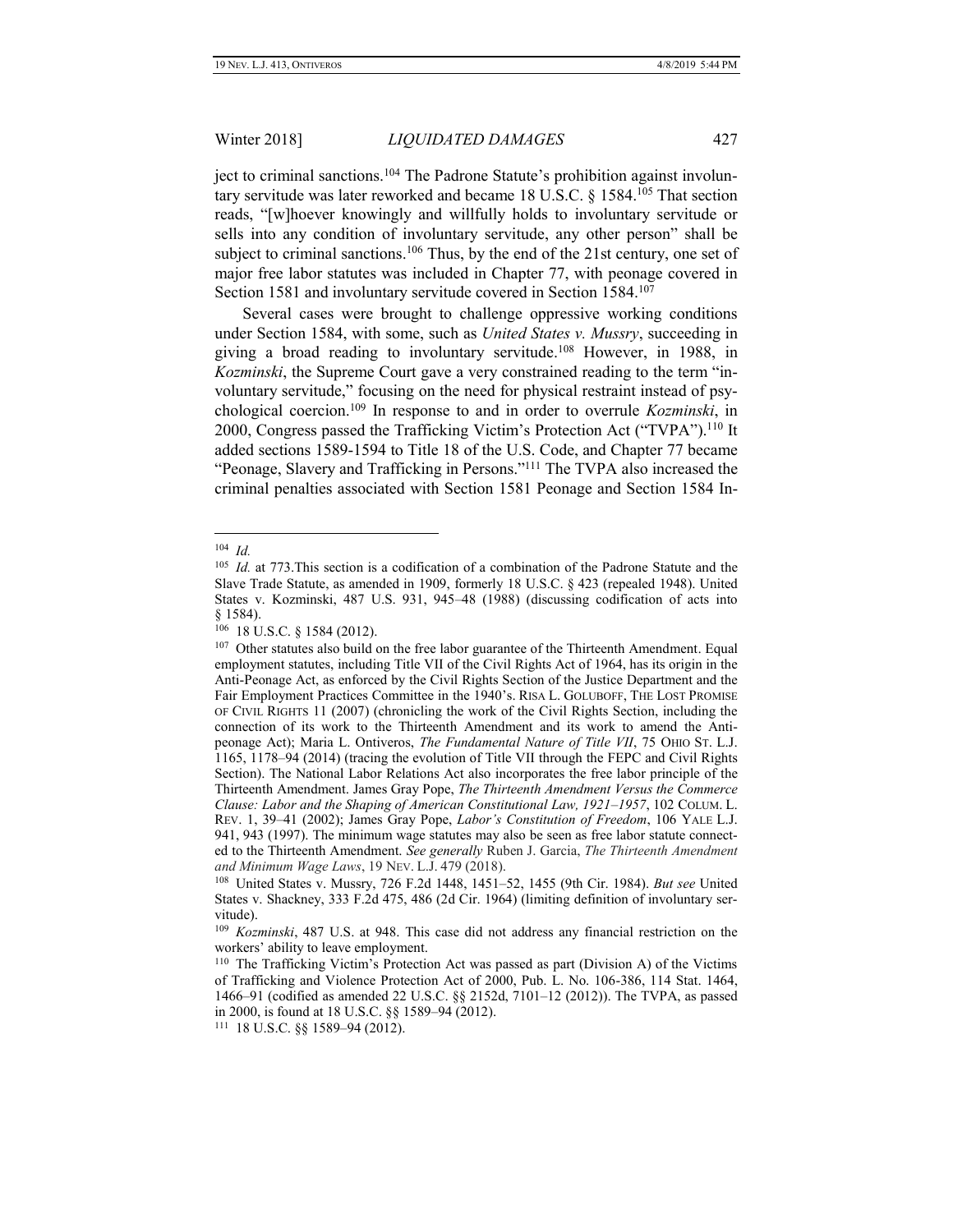voluntary Servitude.<sup>112</sup> In 2003, Congress amended the TVPA to provide for a private, civil cause of action for any violation of Chapter 77.<sup>113</sup>

In the TVPA, Congress repudiated the narrow definition of "involuntary" and defined involuntary servitude as servitude induced by "any scheme, plan, or pattern intended to cause a person to believe that, if the person did not enter into or continue in such condition, that person or another person would suffer serious harm."<sup>114</sup> It also added section 1589 titled "Forced Labor" which provided criminal remedies for, among other things, obtaining labor through the use of "threats of serious harm" or by a plan intended to cause a person to believe they would suffer serious harm if they did not perform labor or services<sup>115</sup>

In 2008, Congress again amended the TVPA to clarify this definition further and broaden protection. Section 1589 now reads:

(a) Whoever knowingly provides or obtains the labor or services of a person by any one of, or by any combination of, the following means--

. . .

(2) by means of serious harm or threats of serious harm to that person or another person;

. . .

shall be punished as provided under subsection  $(d)$ .<sup>116</sup>

The 2008 amendment also added a definition of "serious harm" to include financial harm "that is sufficiently serious, under all the surrounding circumstances, to compel a reasonable person of the same background and in the same circumstances to perform or to continue performing labor or services in order to avoid incurring that harm."<sup>117</sup> In this way, Congress clearly articulated an expansive, inclusive definition of involuntary, and, for the purposes of examining liquidated damages clauses, one that specifically deals with threats of serious financial harm.

These two provisions—the Section 1584 prohibition on involuntary servitude and the Section 1581 prohibition on peonage—can be used to analyze whether liquidated damages provisions violate the principle of free labor. The current standard being used to determine whether liquidated damage provisions violate the Section 1584 prohibition against involuntary servitude tracks the language in Section 1589 on forced labor.<sup>118</sup> Although Section 1581 prohibits peonage, none of the free labor statutes define the term peonage.<sup>119</sup> Case law,

<sup>112</sup> Victims of Trafficking and Violence Protection Act of 2000, Pub. L. No. 106–386, 114 Stat. 1464, 1486 (2000) (amending 18 U.S.C. §§1581(a), 1583–1584).

<sup>113</sup> 18 U.S.C. § 1595(a) (2012).

<sup>114</sup> 22 U.S.C. § 7102(6)(A) (2012).

<sup>115</sup> 18 U.S.C. § 1589(a)(2) (2012).

<sup>116</sup> *Id.*

<sup>117</sup> *Id.* § 1589(c)(2).

<sup>118</sup> *See supra* Section II.B.

<sup>&</sup>lt;sup>119</sup> The Victims of Trafficking and Violence Prevention Act of 2000 does include a definition for debt bondage, but that term is only used in a few sections of the TVPA requiring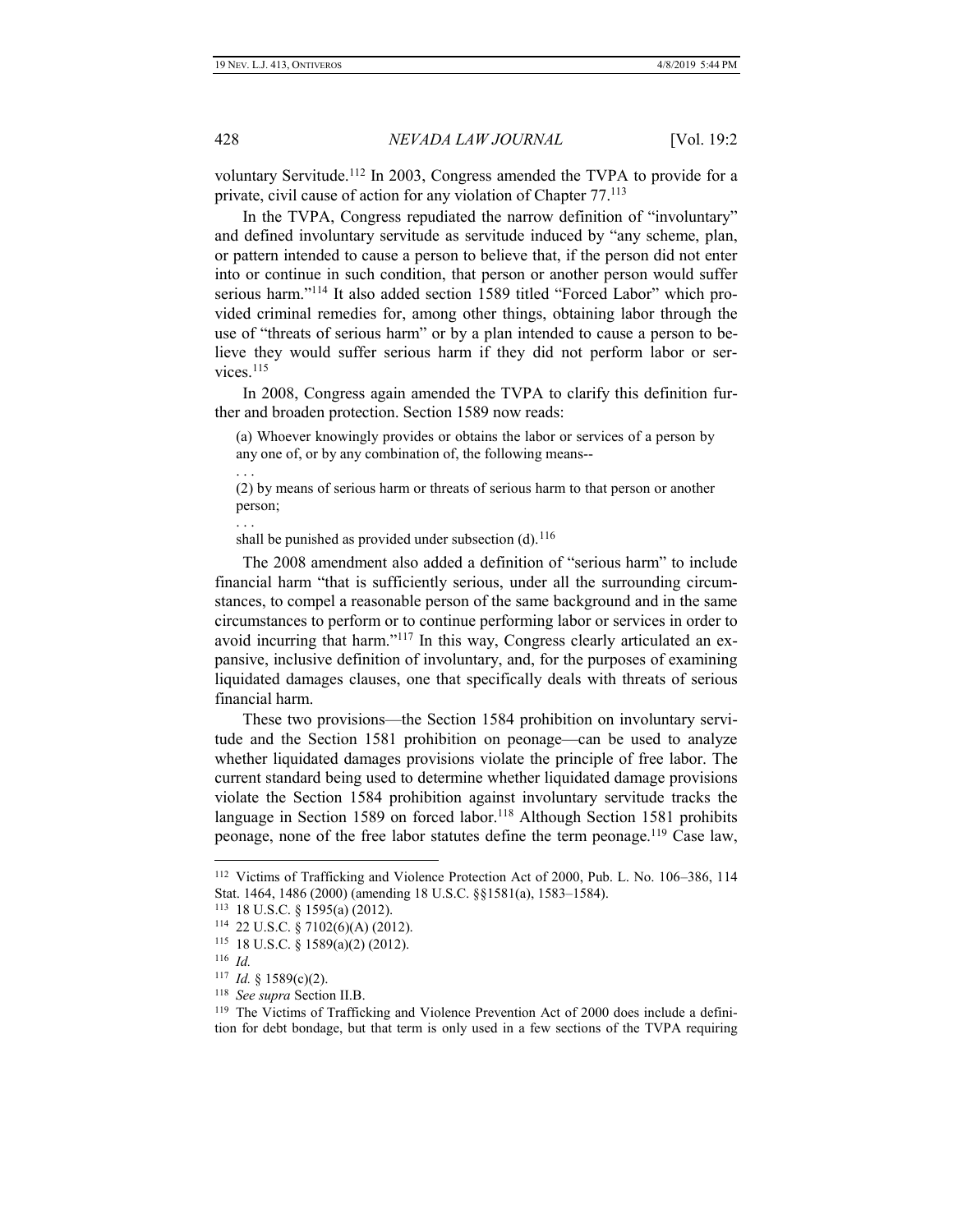however, defines it as the condition of a person compelled to continue to labor for another, in payment of a debt, regardless of the size of the debt and regardless of whether the arrangement was entered into voluntarily or involuntarily.<sup>120</sup> This section examines each of these prohibitions in more detail, focusing on how courts have examined whether liquidated damages provisions violate these prohibitions and explicating the purposes behind the prohibitions.

## *1. Involuntary Servitude*

Federal law prohibits involuntary servitude, including labor that is obtained by means of serious financial harm or threats of serious financial harm.<sup>121</sup> Thus, when a visa worker is unable to quit because of the serious financial harm he or she would suffer from having to pay a large fee for liquidated damages, the worker is laboring in a state of involuntary servitude that violates the TVPA. This section discusses two cases that reached this conclusion. It then discusses the harms associated with involuntary servitude to show why it is prohibited.

# *a. Involuntary Servitude and Liquidated Damages*

Several cases have found that liquidated damages provisions violate the TVPA. For example, in *Nunag-Tanedo v. East Baton Rouge Paris School Board*, a group of teachers contracted to work for a school district in Louisiana.<sup>122</sup> Before they began work, the employer required them to pay \$5,000 for their visas.<sup>123</sup> Subsequently, the employer insisted that the teachers pay an additional \$10,000 and the cost of relocation to the United States; otherwise, the teachers would forfeit the \$5,000 and not be allowed to travel to the United States and begin employment.<sup>124</sup> After arriving in the United States, the teachers complained about their living and working situation.<sup>125</sup> The employer sued one teacher for making complaints and threatened the others with discharge, legal action, and deportation if they continued to complain.<sup>126</sup>

The court described the situation as follows:

 Enticed by promises of lucrative and exciting employment through a work program, a foreign worker speaks with recruiters about working in the United

studies and reports. It does not appear to be directly tied to or meant to be used to define peonage as used in the TVPA or Chapter 77. Victims of Trafficking and Violence Protection Act of 2000, Pub. L. No. 106–386, 114 Stat. 1464, 1469 (2000) (codified as 22 U.S.C. § 7102).

<sup>120</sup> Pierce v. United States 146 F.2d 84, 87 (5th Cir. 1944); Bernal v. United States, 241 F. 339, 342 (5th Cir. 1917).

 $121$  18 USC § 1589(a)(2)–(c)(2).

<sup>122</sup> Nuñag-Tanedo v. E. Baton Rouge Par. Sch. Bd., 790 F. Supp. 2d 1134, 1138–39 (C.D. Cal. 2011).

<sup>123</sup> *Id.* at 1138.

<sup>124</sup> *Id.* at 1138, 1142.

<sup>125</sup> *Id.* at 1139.

<sup>126</sup> *Id.*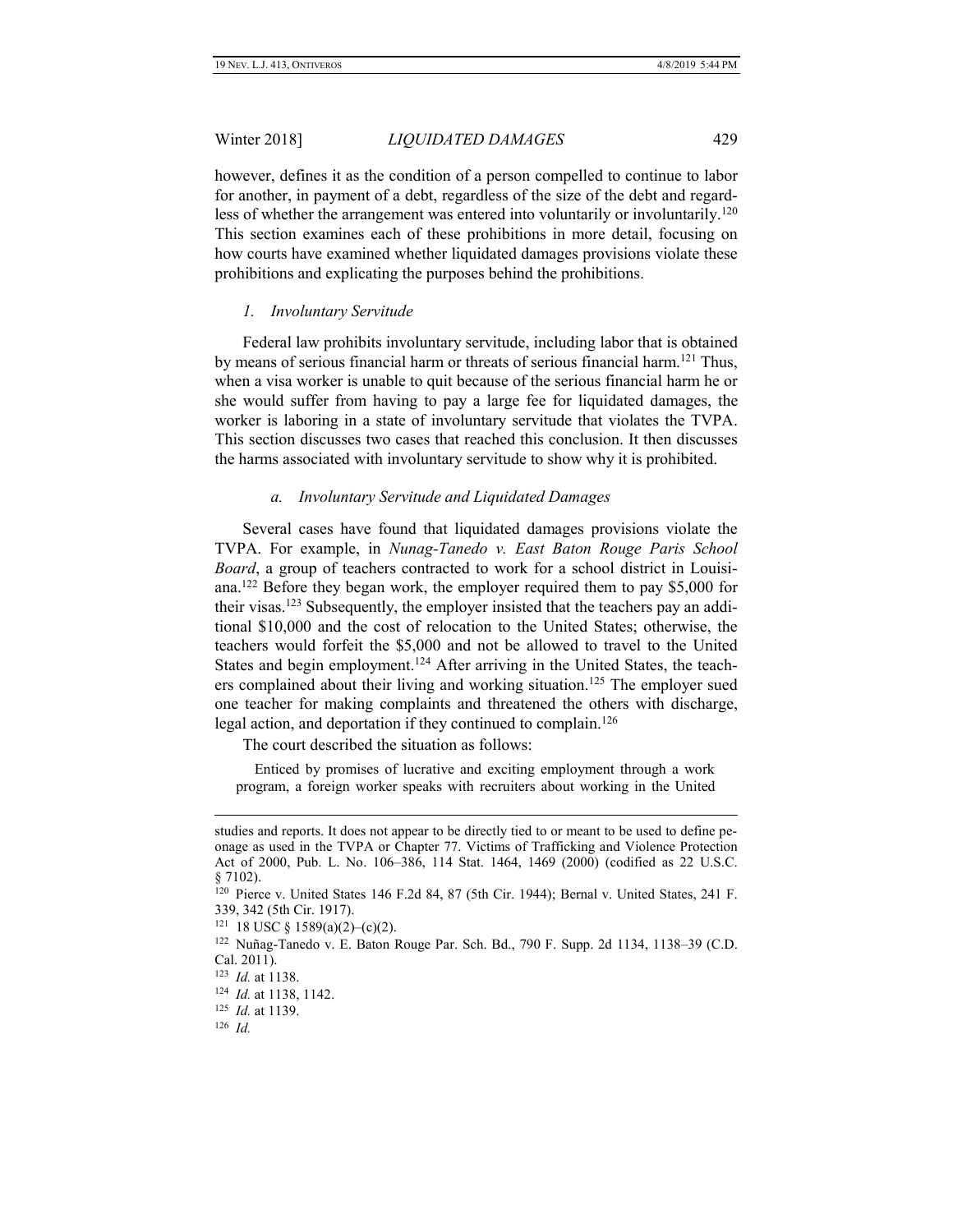States. The recruiters explain the terms and costs of the work program, and the worker gets a large loan and voluntarily uses it to join the program.

 After the worker joins the program and begins employment, the worker becomes unhappy. But if the worker quits, awaiting is a trip home with a massive amount of debt that will be impossible to repay. Working in the program is the only way to repay the loan. Is this forced labor? Fraud? No. It is a bargained-for exchange. Despite the worker's unhappiness, the terms and costs of the program were known, and the worker voluntarily obtained the loan to join the program. The worker's eventual discontent does not transform the valid contract with the recruiters into something illegal.

 But what if after the worker made the payment, the recruiters alter the program terms and costs? The recruiters demand an additional payment of double what the worker has already paid. They threaten to kick the worker out of the program if additional payments aren't made, and they keep the initial payment even if the worker decides to leave to program. The worker is therefore faced with a choice of forfeiting the first payment, knowing that repayment of the debt may be impossible, or paying the additional money the recruiters now demand. Knowing that working in this program is the only way to repay the initial debt, the worker pays the additional sum and continues working in the program.

 Once the worker begins employment, complaints about the payments and working conditions are met with continued threats of termination and deportation. Knowing that this job is the only way to repay the debt, the worker remains silent and continues working. Is this forced labor? Fraud?<sup>127</sup>

The court found that the threat to forfeit a \$5,000 fee already paid to the employer if the workers left constituted forced labor through threats of serious financial harm because forfeiting \$5,000 would constitute an amount equal to a year and a half of salary in their home country.<sup>128</sup> The teachers felt that they had to continue to work for the school district in order to pay the debt.<sup>129</sup> They also felt compelled to accept the living and working conditions, without complaint, because if they were fired, they would be unable to pay back their debt.<sup>130</sup> Thus, the workers were held in involuntary servitude because of the threat of serious financial harm.

Similarly, in a default action, the court also found a violation of the TVPA. In *Macolor v. Libiran*, Mr. Macolor came to the United States and signed a contract that included a "liquidated damages" clause that required him to pay \$20,000 if he left work before the end of the contract.<sup>131</sup> Because the employer did not have work for the plaintiff, he left their employ and sought other work in order to pay for food and housing.<sup>132</sup> The defendants threatened to bring a

<sup>127</sup> *Id.* at 1137.

<sup>128</sup> *Id.* at 1144.

<sup>129</sup> *Id.*

<sup>130</sup> *Id.*

<sup>131</sup> Macolor v. Libiran, No. 14-CV-4555 (JMF) (RLE), 2016 WL 1488121, at \*1 (S.D.N.Y. Mar. 25, 2016); Macolor v. Libiran, No. 14-CV-4555 (JMF), 2016 WL 1453039, at \*1 (S.D.N.Y. Apr. 13, 2016) (explaining this was a default judgment because the defendant left the country and did not return for the proceedings).

<sup>132</sup> *Macolor*, 2016 WL 1488121, at \*3.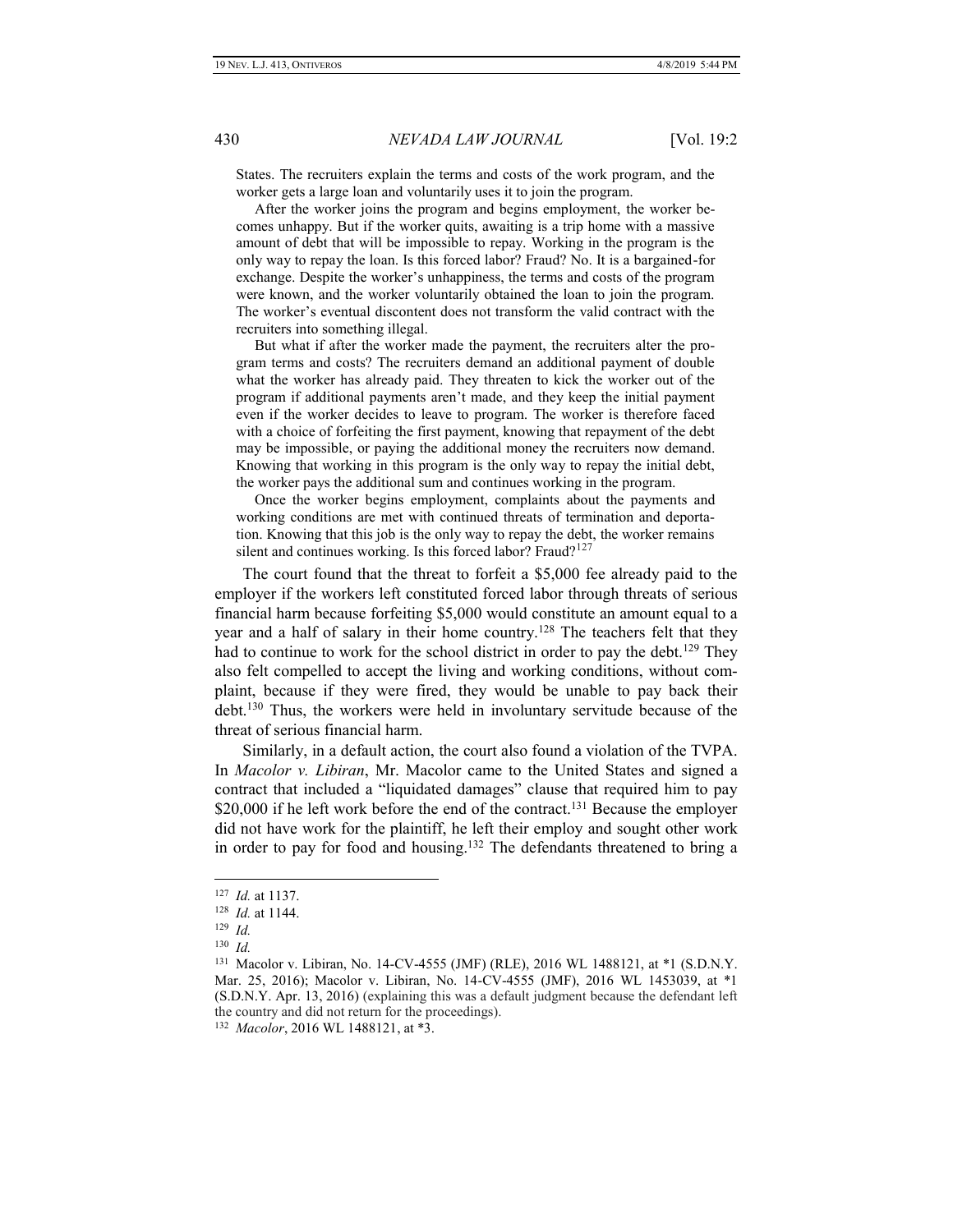lawsuit against the plaintiff and retained a collection agency.<sup>133</sup> The collection agency sent letters to Macolor and called him at home, demanding payment of \$27,729.67 (\$20,000 in principal, \$6,666.66 in collection fees, and \$1,063.01 in interest).<sup>134</sup> The Court found a violation of the TVPA because "Defendants' threats to make Macolor pay them \$20,000 if he sought other employment constituted a serious threat of financial harm that would coerce a reasonable person in Macolor's circumstances to continue providing labor to Defendants to avoid the harm."<sup>135</sup> In both of these cases, the court easily found that the liquidated damages clause violated Section 1584.

### *b. The Harms of Involuntary Servitude*

By its terms, the Thirteenth Amendment prohibits both slavery and involuntary servitude.<sup>136</sup> A trilogy of early cases brought under the Anti-Peonage Act described two major purposes behind the prohibition of involuntary servitude.<sup>137</sup> The first two cases, *Bailey v. Alabama* and *US v. Reynolds*, struck down convict labor statutes where Blacks were forced to work in order to pay off debts related to criminal fines and court costs.<sup>138</sup> These cases explained that compelled labor violates the Thirteenth Amendment because a person's labor is special and distinct and protected by the anti-slavery mandate.<sup>139</sup> *Bailey* stated that the purpose of the Thirteenth Amendment is to ensure free labor because "[t]here is no more important concern than to safeguard the freedom of labor upon which alone can enduring prosperity be based."<sup>140</sup> The court in *Bailey* explained, "The act of Congress, nullifying all state laws by which it should be attempted to enforce the 'service or labor . . . in liquidation of any debt or obligation . . . ' necessarily embraces all legislation which seeks to compel the service or labor by making it a crime to refuse or fail to perform [labor]."<sup>141</sup>

The second reason involuntary servitude is prohibited is because the inability to exit employment results in worse conditions for participants in the free labor market. In *Pollock v. Williams*, the Supreme Court explained how a system of compelled labor, in order to pay a debt, destroyed the floor for free labor.<sup>142</sup> It explained:

 $\overline{a}$ 

135 *Id.* at \*4.

140 *Bailey*, 219 U.S. at 245.

141 *Id.* at 243.

<sup>133</sup> *Id.*

<sup>134</sup> *Id.*

<sup>136</sup> U.S. CONST. amend. XIII, § 1.

<sup>&</sup>lt;sup>137</sup> Although these cases were brought under the Anti-Peonage Statute, these cases are discussed in this section because the Court's reasoning in the cases focus more on the prohibition of involuntary servitude, in general, rather than on the harms of associated with debt peonage.

<sup>138</sup> United States v. Reynolds, 235 U.S. 133, 150 (1914); Bailey v. Alabama, 219 U.S. 219, 237–39 (1911).

<sup>139</sup> *Reynolds*, 235 U.S. at 150; *Bailey*, 219 U.S. at 239.

<sup>142</sup> Pollock v. Williams, 322 U.S. 4, 18 (1944).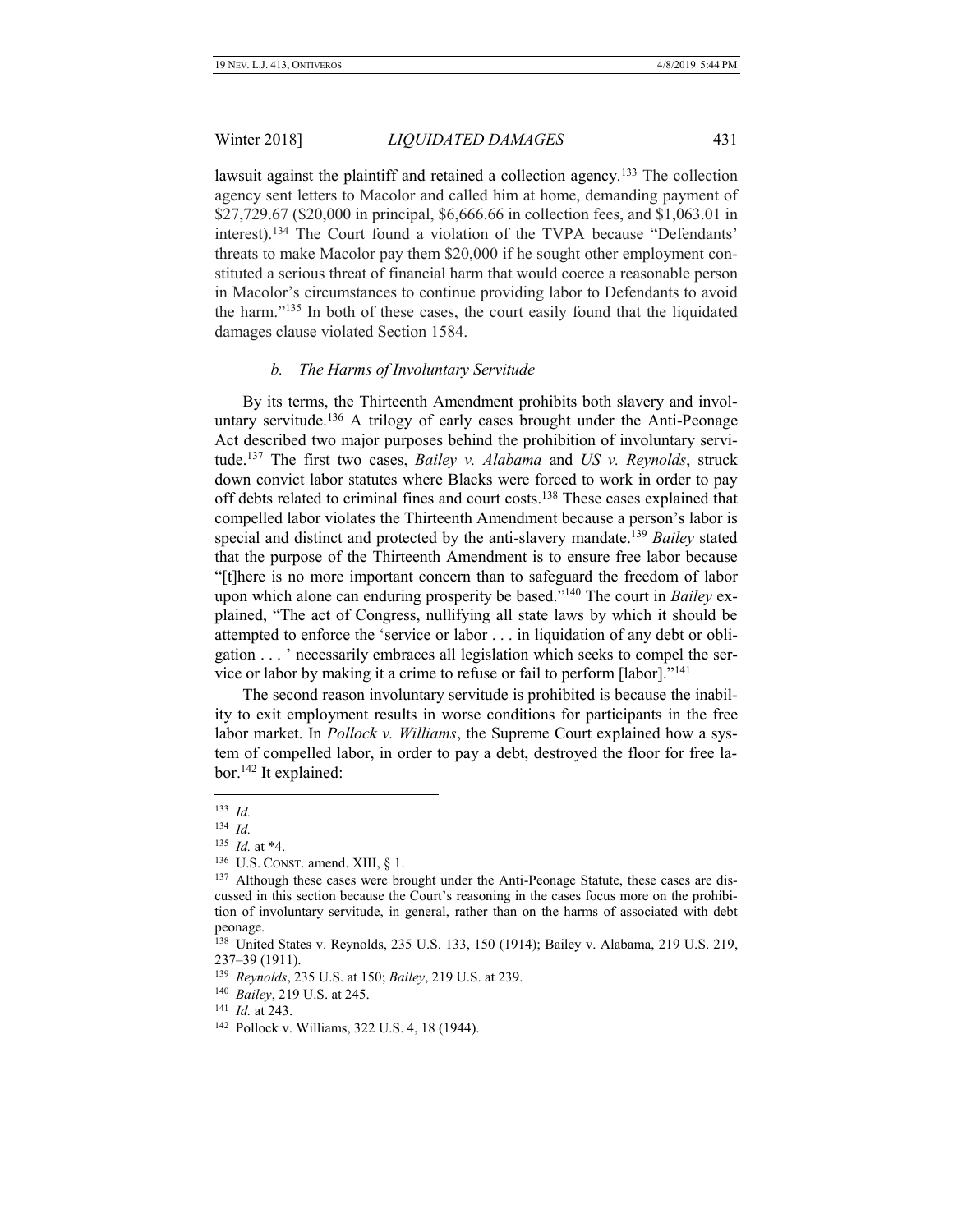The undoubted aim of the Thirteenth Amendment . . . was . . . to maintain a system of completely free and voluntary labor throughout the United States. . . . [I]n general, the defense against oppressive hours, pay, working conditions, or treatment is the right to change employers. When the master can compel and the laborer cannot escape the obligation to go on, there is no power below to redress and no incentive above to relieve a harsh overlordship or unwholesome conditions of work. Resulting depression of working conditions and living standards affects not only the laborer under the system, but every other with whom his labor comes in competition.<sup>143</sup>

Professor James Gray Pope describes the "Pollock Principle" as one which focuses on preventing domination and exploitation by allowing workers to quit in order to encourage them to provide better conditions.<sup>144</sup>

These twin evils—harsh infringements on the sanctity of human labor and the destruction of the floor for free labor—can be seen in the treatment of visa workers in the United States. H-2 agricultural workers and laborers face problems such as low pay, wage theft, poor conditions, and racially motivated harassment and abuse.<sup>145</sup> In addition, their access to the legal system is severely restrained.<sup>146</sup> These workers are unable to complain and improve their situation.

Even highly-skilled H-1B technical workers endure poor workplace conditions, spanning a continuum of exploitation depending upon the worker's situation. These workers are routinely made to work long hours for wages below those paid to non-visa workers and below those prescribed by law.<sup>147</sup> A group of 800 of these workers, tagged the "Siebel Slaves" by the media, were given an impossible amount of work to do in a short period of time, which resulted in "overwork, sleep deprivation, and health problems, including miscarriages."<sup>148</sup> Other workers are brought to the United States and made to wait, in violation of the visa statute, without a job and without pay, for months on end.<sup>149</sup> During this time, they may be housed in an overcrowded apartment, charged excessive rent, and be prohibited from leaving the neighborhood of the apartment.<sup>150</sup> Once employed, the visa holder may engage in wage theft—taking both a percentage of the employee's wages and taking money—to pay for the cost of housing and to recoup money lent to the employees when they were not working.<sup>151</sup> The workers are unable to complain about these conditions because of

<sup>143</sup> *Id.* at 17–18.

<sup>144</sup> Pope, *supra* note 93, at 1503.

<sup>145</sup> *See* Etan Newman, *No Way to Treat a Guest: Why the H-2A Agricultural Visa Program Fails U.S. and Foreign Workers*, FARMWORKER JUST., 7, 23, https://www.farmworkerjustice. org/sites/default/files/documents/7.2.a.6%20fwj.pdf [https://perma.cc/32BE-2PH3] (last visited Jan. 7, 2019).

<sup>146</sup> *Id.* at 25.

<sup>147</sup> Ontiveros, *supra* note 24, at 11.

<sup>&</sup>lt;sup>148</sup> *Id.* at 10. The group brought a class action lawsuit which they settled for 27.5 million dollars. *Id.*

<sup>149</sup> *Id.* at 19–23.

<sup>150</sup> *Id.* at 22.

<sup>151</sup> *Id.*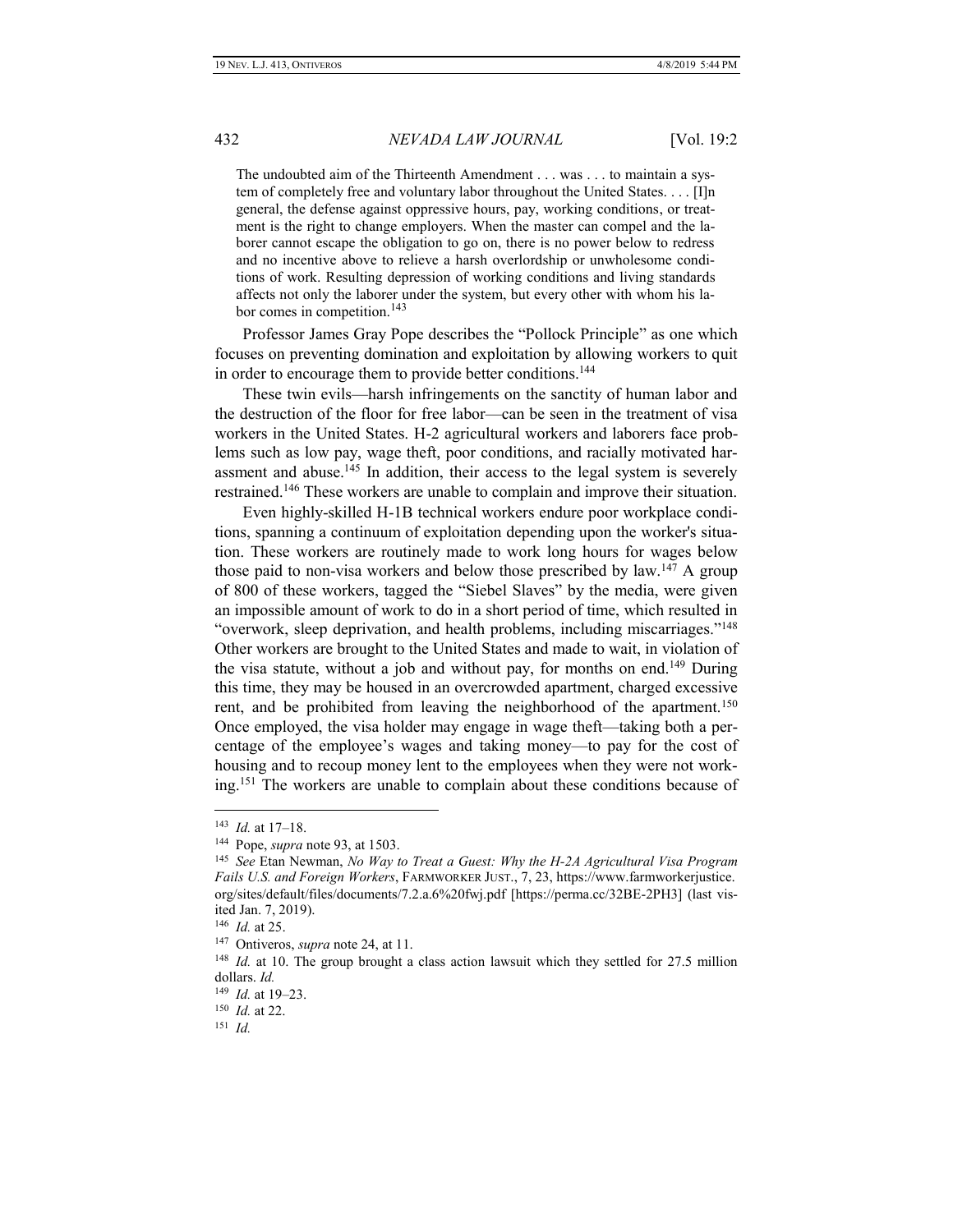the threat of serious financial harm. In addition, this situation has made it easier for high-tech companies to exploit non-visa workers, using the threat of replacement to reduce wages and quiet complaints.<sup>152</sup> These are exactly the harms discussed in the involuntary servitude cases.

# *2. Debt Peonage*

Currently, there are no reported liquidated damages guest worker visa cases where the worker alleged that the liquidated damages clause violated 14 USC § 1994 prohibiting peonage (hereinafter "Section 1994"); 18 USC § 1581 providing criminal penalties for peonage (hereinafter "Section 1581"); or 18 USC § 1594 providing for a private cause of action under 1581 (hereinafter "Section 1594"). However, cases arising under these statutes, as well as Section 1584 on involuntary servitude, do examine the types of arrangements that are prohibited as debt peonage in other factual situations. This section discusses those cases, how Sections 1994, 1581 and 1595 would fit the case of liquidated damages clauses in guest worker contracts, and the unique harms associated with debt peonage.

## *a. Debt Peonage and Liquidated Damages*

In the modern era, most peonage cases have been brought as criminal cases under Section 1581.<sup>153</sup> A typical Section 1581 case involves an employee or group of employees incurring a debt to come to the United States to work for a particular employer.<sup>154</sup> Once in the U.S. the employer uses threats of physical force, arrest, and deportation, as well as psychological coercion, to compel a person to continue to work and pay off a debt owed to the employer.<sup>155</sup> In analyzing these cases, courts start with the recognition that compulsory service in payment of a debt is a form of involuntary servitude.<sup>156</sup> These cases emphasize that peonage includes voluntary arrangements, even if they are not covered by a prohibition against involuntary servitude. *United States v. Kyongja Kang* explained the distinction between peonage and involuntary servitude by defining peonage as:

[A] status or condition of compulsory service, based upon the indebtedness of the peon to the master. The basal fact is indebtedness. . . . Peonage is sometimes classified as voluntary or involuntary; but this implies simply a difference in the mode or origin, but none in the character of the servitude. . . . But peonage,

<sup>152</sup> *Id.* at 24.

<sup>153</sup> 18 U.S.C. § 1581 (2012); Anti-Peonage Act of 1867, ch. 187, 14 Stat. 546 (1867); Mohamed Y. Mattar, *Interpreting Judicial Interpretations of the Criminal Statutes of the Trafficking Victims Protection Act: Ten Years Later*, 19 AM. U. J. GENDER SOC. POL'Y & L. 1247, 1273–75 (2011).

<sup>154</sup> *See* Mattar, *supra* note 153, at 1273–74.

<sup>155</sup> *Id.* at 1273–74.

<sup>156</sup> United States v. Farrell, 563 F.3d 364, 372 (8th Cir. 2009); United States v. Booker, 655 F.2d 562, 565 (4th Cir. 1981).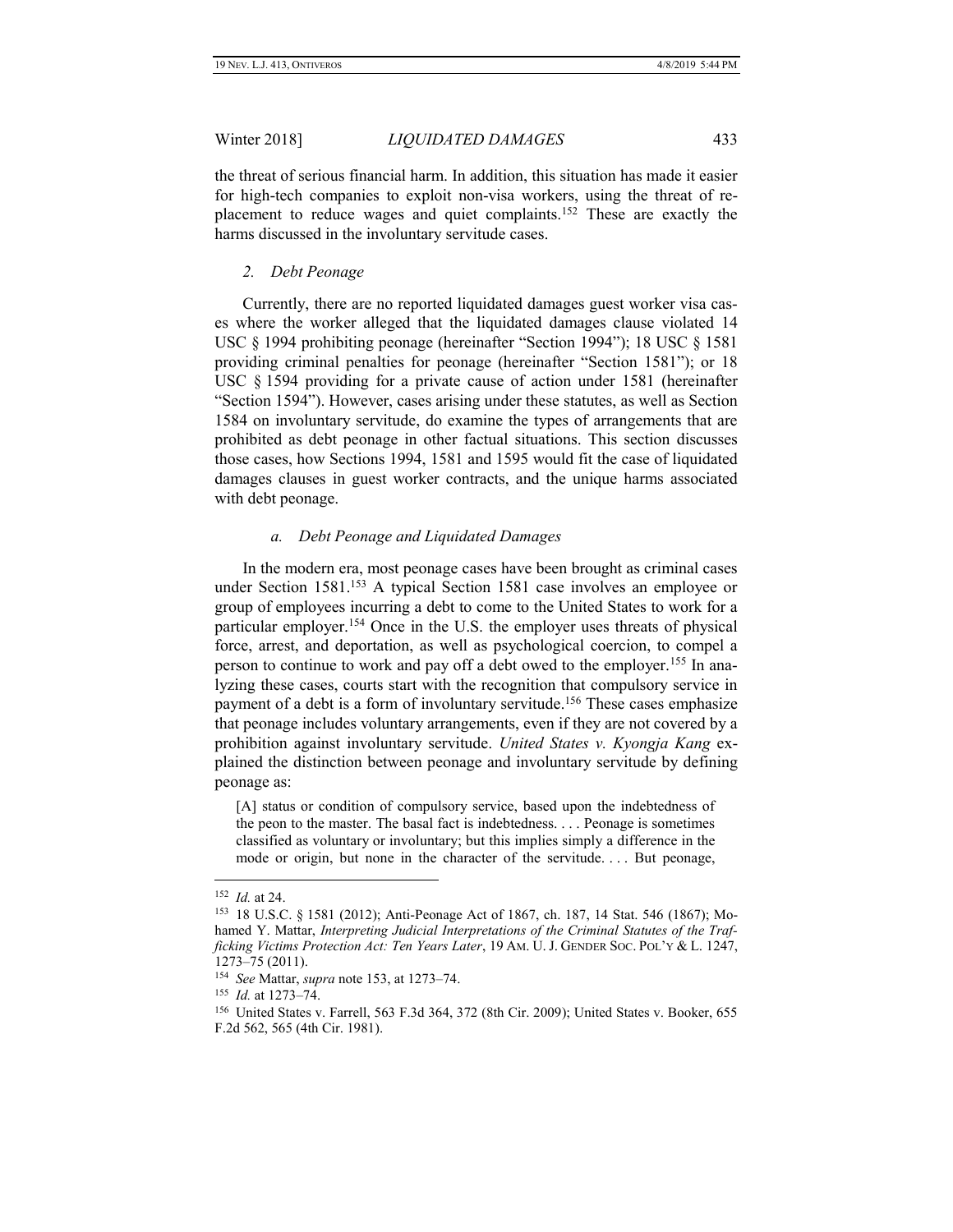however created, is compulsory service,—involuntary servitude. . . . That which is contemplated by the statute is compulsory service to secure the payment of a debt.<sup>157</sup>

These cases emphasize that the prohibited relationship is one where the employee is compelled to labor under the control of the employer by virtue of debt, no matter how small the debt or whether the employee voluntarily entered into the relationship.

Another line of cases that examines the concept of involuntary servitude, in the context of debt peonage, are cases dealing with the requirement that certain individuals work in order to avoid incarceration—either to pay off debts to the court, as a condition of probation or parole, or to make legally mandated child support payments.<sup>158</sup> These cases provide a very narrow view of debt peonage, focusing on the requirement that the debt be tied to a particular employer rather than debt in general. In this regard, *Moss v. Superior Court* provides one of the most extensive discussions of involuntary servitude in the context of debt peonage.<sup>159</sup> The court considered whether the requirement that a father work in order to pay child support or go to jail constituted involuntary servitude/peonage.<sup>160</sup> The court focused on the historical roots of the free labor statutes meant to attack systems such as apprenticeships, plantation serfs and Spanish peonage, which involved involuntary servitude in payment of a debt and a close relationship between the employer and employee.<sup>161</sup> It also focused on those cases where the state has the power to "return the servant to the master . . . or indirectly by subjecting persons who left the employer's service to criminal penalties . . . ."<sup>162</sup> Based on these and other cases dealing with involuntary servitude, the court concluded:

 When, as here, however, the person claiming involuntary servitude is simply expected to seek and accept employment, if available, and is free to choose the type of employment and the employer, and is also free to resign that employment if the conditions are unsatisfactory or to accept other employment, none of

 $\overline{a}$ 

162 *Id.* at 71.

<sup>157</sup> United States v. Kyongja Kang, No. 04 CR 87(ILG), 2006 WL 208882, at \*2 (E.D.N.Y. Jan. 25, 2006); *see also* Dolla v. UniCast Co., 930 F. Supp. 202, 205 (E.D. Pa. 1996) ("Peonage is a 'condition of compulsory service, based upon indebtedness of the peon to the master.' . . . [T]he critical elements of a peonage claim are indebtedness and compulsion.") (citation omitted).

<sup>158</sup> Noah D. Zatz, *A New Peonage?: Pay, Work, or Go to Jail in Contemporary Child Support Enforcement and Beyond*, 39 SEATTLE U. L. REV. 927, 948–49 (2016) (examining the requirement that child support payment orders can be enforced through arrest and imprisonment).

<sup>159</sup> Moss v. Superior Court, 950 P.2d 59, 66–73 (Cal. 1998).

<sup>160</sup> *Id.* at 61, 74.

<sup>&</sup>lt;sup>161</sup> *Id.* at 70–71 (arguing that the purpose of the statute was to invalidate "the involuntary or involuntary service of labor of any persons as peons in liquidation of any debt or obligation") (citing 1 BERNARD SCHWARTZ, STATUTORY HISTORY OF THE UNITED STATES: CIVIL RIGHTS, 171 (1970) and Sydney Brodie, *The Federally Secured Right to be Free from Bondage*, 40 GEO. L.J. 367, 376–77 (1952)).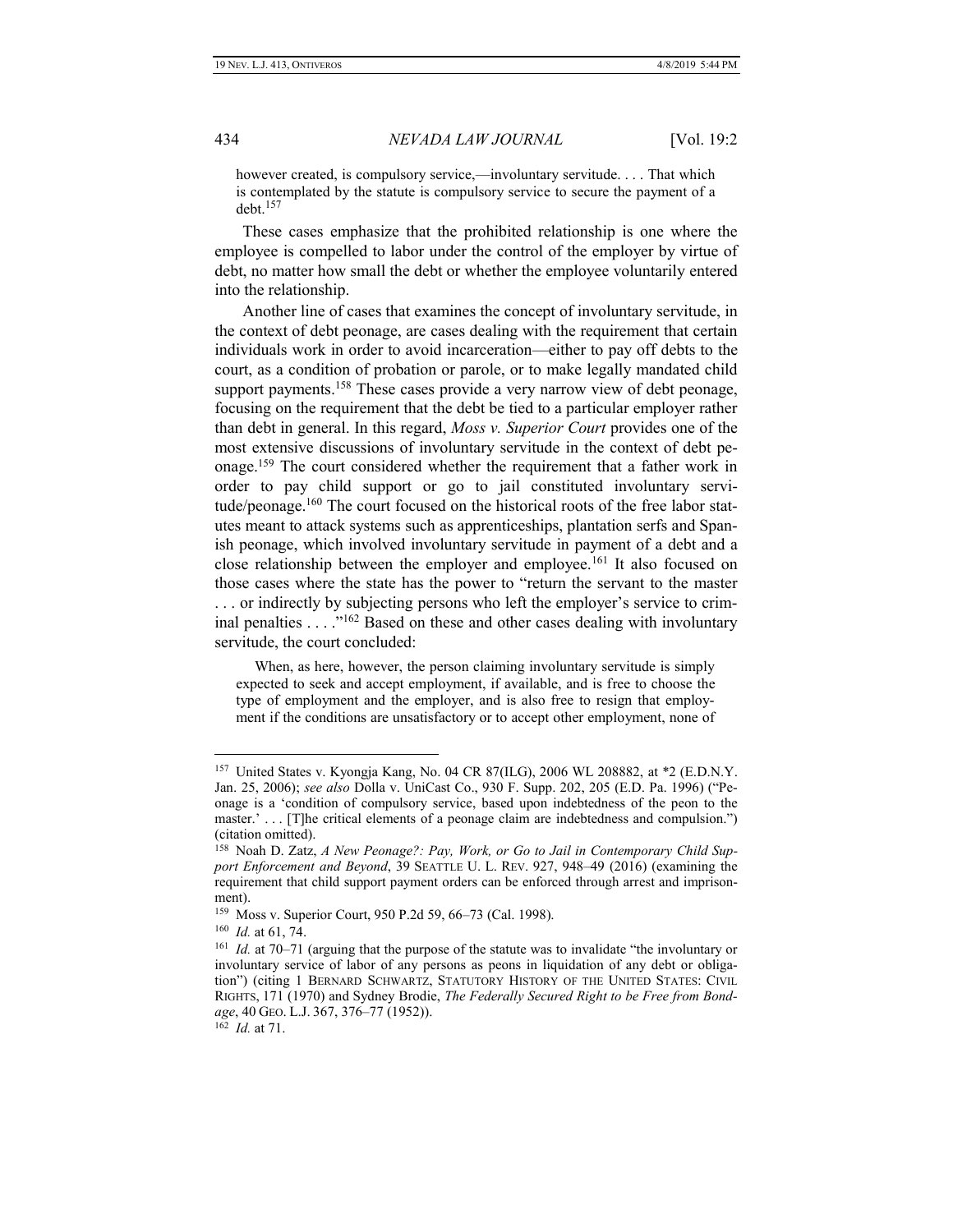the aspects of "involuntary servitude" which invoke the need to apply a contextual approach to Thirteenth Amendment analysis are present. *There is no "servitude" since the worker is not bound to any particular employer* and has no restrictions on his freedom other than the need to comply with a lawful order to support a child. $163$ 

Although the *Moss* decision is somewhat obfuscating because it blends together issues of peonage and involuntary servitude, it does provide one way to distinguish debt peonage from other types of involuntary servitude. It presents the argument for a very restrictive definition of debt peonage—the obligation to work for a particular person in order to pay off a debt.

Liquidated damages clauses in guest worker visa contracts fall within even this narrow definition of debt peonage. Since a visa is granted for a specific job for a specific company, the immigrant must work exclusively for that employer and may not change jobs or even accept outside work because any other employer would not have a visa allowing the immigrant to work in the United States. When the visa holder is a subcontracting company or labor agency, the agency determines when, where, and for whom the immigrant works.<sup>164</sup> These agencies also control the amount of money earned by the immigrant, as well as whether a company may reassign or sublease the employee.<sup>165</sup> When the visa contract includes a large liquidated damages clause, the employee is compelled to continue to work for that particular employer in order to avoid having to pay a large debt. As such, contracts with liquidated damages clauses constitute prohibited debt peonage and violates the statute.

# *b. The Harms of Debt Peonage*

Under the most restrictive definition of debt peonage found in cases like *Moss*, the harm of debt peonage is that a worker is tied to one *particular* person.<sup>166</sup> In this context, the harm is because the labor of the employee is essentially owned by a particular person until the debt is extinguished. The notion that one person has exclusive ownership of someone else's labor runs afoul of the ideal of free labor. Both the Spanish peonage system and the Padrone system, which were addressed in the early statutes, had this characteristic.<sup>167</sup>

This characteristic was also integral to the system of antebellum chattel slavery. A slave's owner had exclusive ownership of the slave's labor, even beyond the work directly performed for the owner. Slave codes, the laws that regulated slavery in the American South, gave slave owners the right to control the labor of their slaves because, in addition to owning the slave, they also owned

<sup>&</sup>lt;sup>163</sup> *Id.* at 72 (emphasis added).

<sup>164</sup> Ontiveros, *supra* note 24, at 26.

<sup>165</sup> *Id.*

<sup>166</sup> *Id.*

<sup>&</sup>lt;sup>167</sup> Other 19th century systems with similar exclusive ownership include apprenticeships and plantation serf systems.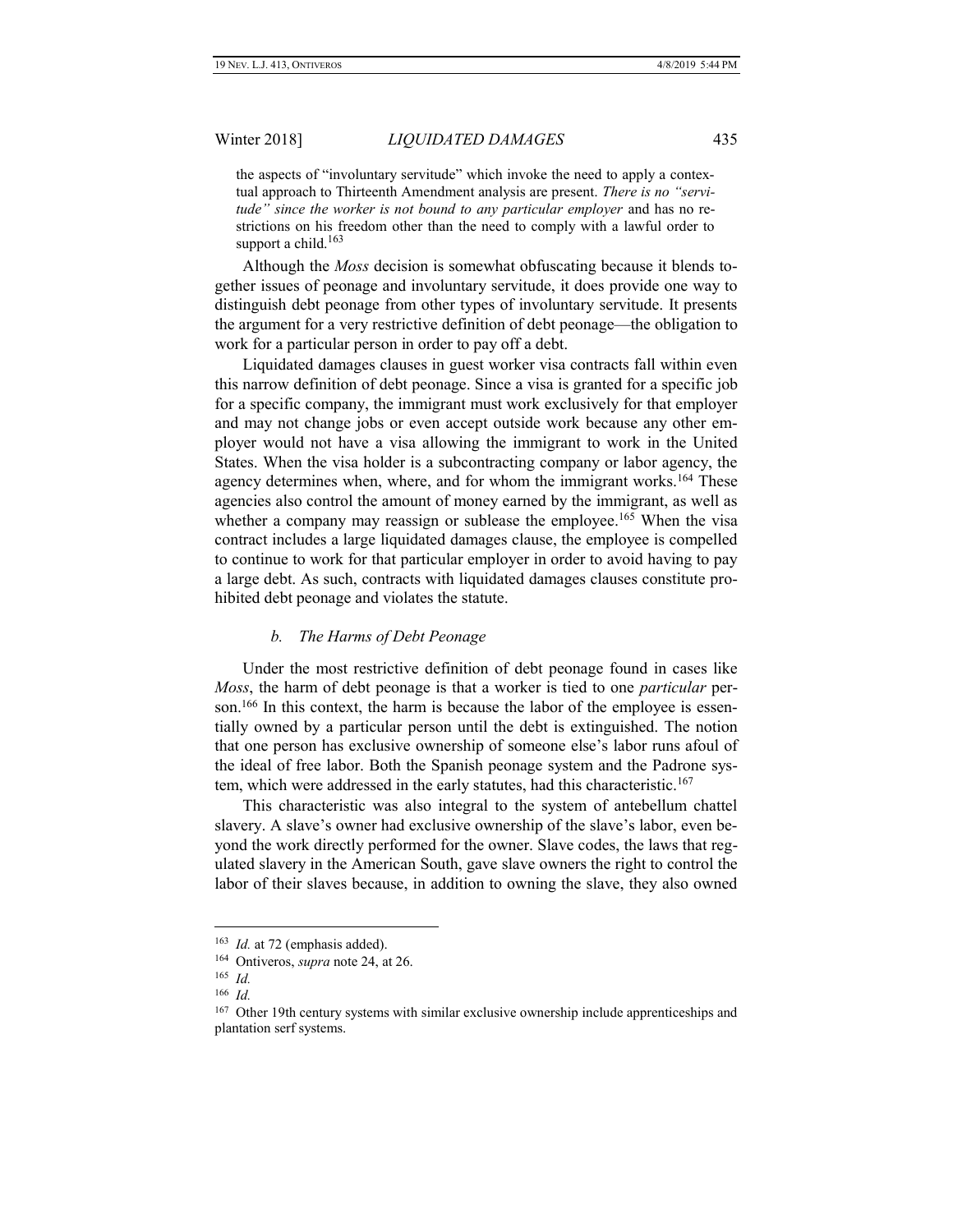the labor of the slave.<sup>168</sup> For example, the slave owner could assign a slave to work for someone else and collect payment in exchange for their labor. In addition, the codes gave slave owners the right to control, forbid, or profit from any independent entrepreneurial work done by slaves.<sup>169</sup> Some slaves tended a garden and sold the food at a local market, while others might have worked as a blacksmith on Sundays or mended and sewed clothes for others, at night, in exchange for money. The slave owner could dictate whether this work could be done, where it could be done, and could demand a percentage of the money earned. The slave owner, then, owned and controlled not only the slave but also the labor of the slave and dictated every aspect of when, where, and how they could work, as well as for how much money.

The guest worker visa system operates in a similar way because the employer that holds the visa controls—essentially owns—the labor of the guest worker hired to fill the visa. It *exclusively* controls when, where, for whom, and for how much the immigrant can work. If the immigrant refuses that work, he or she must leave the country. In this way, the employee does not control his or her own labor—it is owned by the visa holder in a manner that parallels slave ownership.<sup>170</sup>

In the United States, this arrangement is unique to the visa system. Although an employer may direct its workforce and tell an employee where and when to work, there are significant differences for visa workers. A non-visa employee is always free to quit without having to pay a large liquidated damages fee and without having to leave the country. More importantly, free nonvisa employees are allowed to take additional jobs without interference from their employer. There may be some limits on outside work if there is a valid noncompetition clause, but these are limited to situations where an employee working for a competitor could damage the employer.<sup>171</sup> Perhaps the closest situation are temporary agencies that assign workers to different job sites and employers for short term assignments. In that situation, the temporary agency controls when, where, and for whom the employee works, as well as the wage. However, the employee is always free to decline an assignment and, most significantly, can look for and accept work with other employers at the same time. Neither an employer nor a temporary agency owns or controls the labor of the employee outside of the immediate work relationship.

The key distinction, then, is whether and to what extent the employee has access to enter the labor market and participate freely in it. Visa workers do not

<sup>168</sup> For a thorough discussion of slave codes, see KENNETH M. STAMPP, THE PECULIAR INSTITUTION: SLAVERY IN THE ANTE-BELLUM SOUTH (Vintage Books ed. 1989); *see also* Ontiveros, *supra* note 24, at 25–26, 28, 86.

<sup>169</sup> Vernon Valentine Palmer, *The Customs of Slavery: The War Without Arms*, 48 AM. J. LEGAL HIST. 177, 180 (2006).

<sup>170</sup> Ontiveros, *supra* note 24, at 26.

<sup>&</sup>lt;sup>171</sup> RESTATEMENT (SECOND) OF CONTRACTS § 188 (AM. LAW INST. 1981) (describing when a restraint on trade is unconscionable).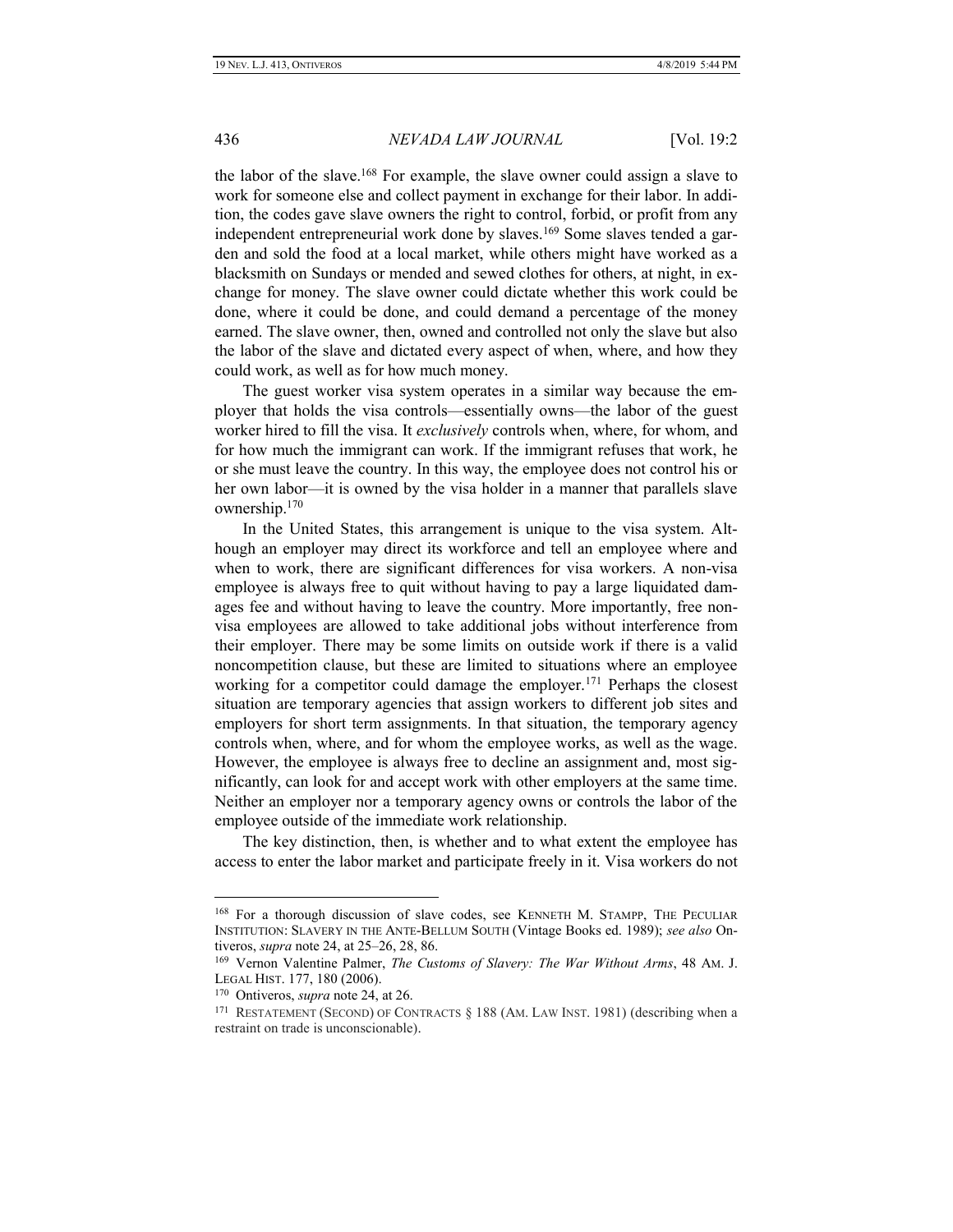have access because the visa holder owns and controls their labor. Other workers in the United States, however, have full access to the labor market without the control of any other employer. Even the narrow definition of debt peonage applies to visa workers because the employee is bound to work for a single employer.

Although liquidated damages clauses for guest workers can succeed under this narrow definition, limiting the definition of debt peonage to debt owed a particular employer, is too constrained for several reasons. First, it is so narrow that it is inconsistent with the language of the statute originally prohibiting peonage. Section 1994 prohibits peonage "in liquidation of any debt or obligation, or otherwise".<sup>172</sup> After examining the legislative history of the Peonage Abolition Act of 1867, Dean Aviam Soifer explains the breadth of the Act.<sup>173</sup> By its terms, the Act "did not restrict the definition of the peonage; it forbade compelled labor due to 'debt.' Yet the 1867 Act also recognized that the treatment it sought to prohibit, whether involuntary or voluntary, could be compelled in many different ways."<sup>174</sup> He argues that this expansion of the definition of peonage, beyond the traditional definition anchored in debt, was necessary because of the varying contexts in which employers and society in the reconstruction South might enforce a system of peonage. These included contracts for indentured servitude and the custom and usage of private violence sponsored by groups such as the Ku Klux Klan.<sup>175</sup> Prohibiting voluntary as well as involuntary peonage was necessary to overcome arguments in favor of freedom of contract that might be used to challenge these systems.<sup>176</sup> Based on further analysis of the legislative history, Soifer argues that the purpose of the Peonage Prohibition Act is intentionally broad to protect the most vulnerable populations, and urges advocates to explore using Section 1994 in private causes of action.<sup>177</sup> This understanding of the free labor statutes addressing peonage call for a broad definition of peonage—limiting it to debt-based requirements tied to one employer does not match the legislative history or purpose of the statutes.

In addition, Professor Noah Zatz criticizes this narrow definition of debt peonage because the difference between requiring work for one employer versus requiring work in general is illusory.<sup>178</sup> He argues:

<sup>172</sup> 42 U.S.C. § 1994 (2012) (emphasis added).

<sup>173</sup> Soifer, *supra* note 95, at 1617.

<sup>174</sup> *Id.*

<sup>&</sup>lt;sup>175</sup> *Id.* at 1617–18. He also argues that the broad reading is consistent with the expanded powers of the reconstruction congress. *See id.* at 1637–38.

<sup>176</sup> *Id.* at 1632.

<sup>177</sup> Aviam Soifer, *Old Lines in New Battles: An Overlooked Yet Useful Statute to Confront Exploitation of Undocumented Workers by Employers and by ICE*, 19 NEV. L.J. 397, 398–99 (2018).

<sup>178</sup> Zatz, *supra* note 158, at 950.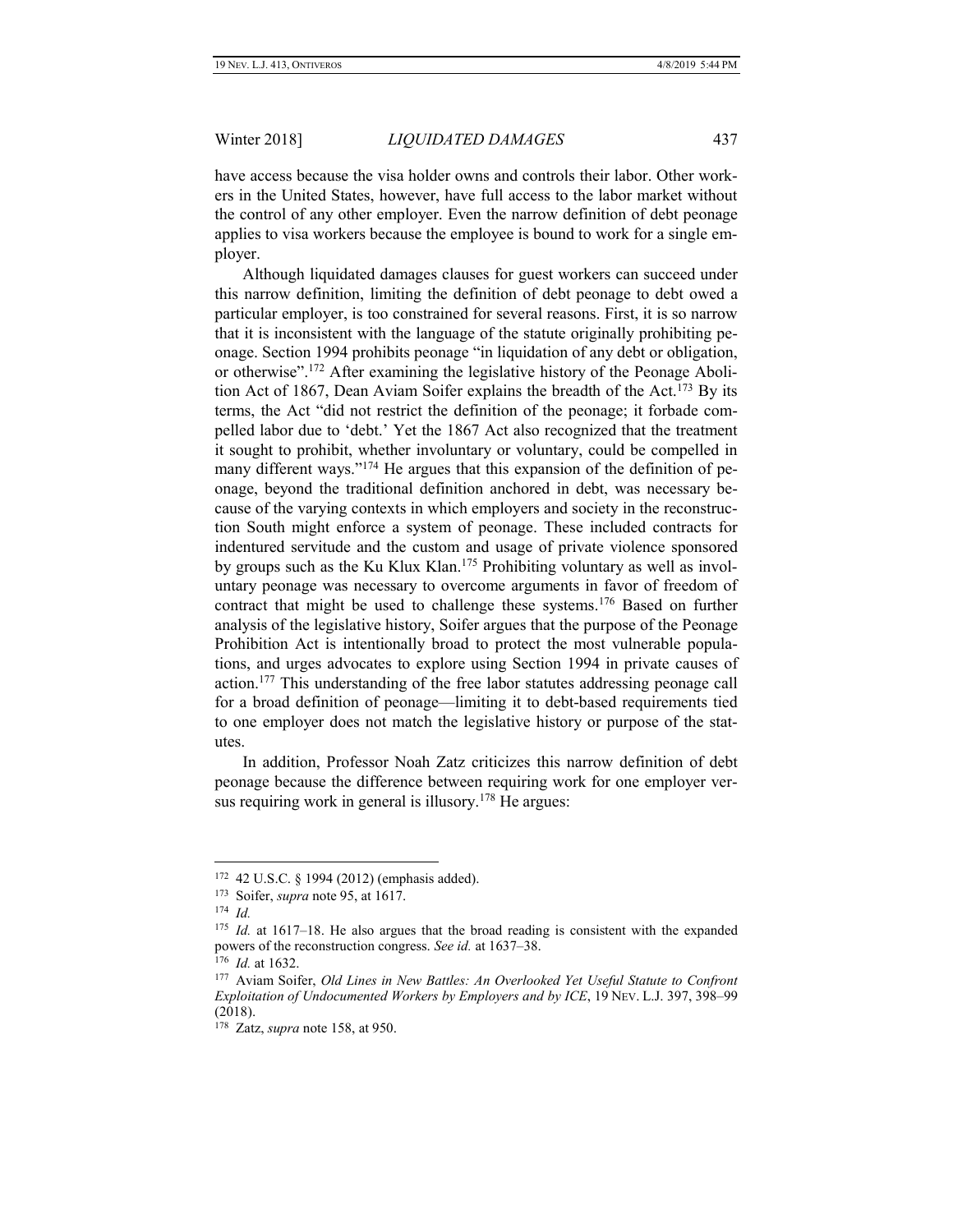If an obligation to Person A can be satisfied only by working, and failure to work triggers prosecution and imprisonment, the Thirteenth Amendment problems are scarcely affected by whether the work is for Person A or some other Person B. The core difficulty would remain: the worker would be bound to Person B by the carceral threat, eliminating the leverage that comes with the right to quit and subjecting him to the risk of "a harsh overlordship."<sup>179</sup>

In addition, he argues that the ability to work for a variety of employers is insufficient when the alternative is to go to jail.<sup>180</sup> In his opinion, mere freedom to circulate in the labor market is not the same as free labor, so long as incarceration is the alternative.<sup>181</sup> The harm to a system of free labor, in his view, arises when a person is unable to withdraw from the labor market, under threat of incarceration.<sup>182</sup> Finally, he explains that free labor requires an unfettered right to quit employment; however, all the employee has in the narrow definition of debt peonage is an unfettered right to switch employers.<sup>183</sup> In this situation, an employee may only quit IF he or she has secured another job already.<sup>184</sup> He concludes "criminalizing unemployment among debtors cannot easily be distinguished from criminalizing debtors' labor mobility between employers—the latter being the evil attacked directly in the peonage cases."<sup>185</sup> Since the same harms associated with involuntary servitude would exist in peonage cases that do not require work for a specific employer, the definition should be broader.

# III. THE *PANWAR* CASE REVISITED

This section returns to the *Panwar* case discussed briefly at the outset of the article, and presents and critiques the outcome.<sup>186</sup> *Panwar* is used as a paradigm example because its two opinions embody the contract and free labor approaches to evaluating liquidated damages. These opinions also reveal important implications and recommendations for advocates, courts, and Congress.

#### *A. Panwar*

RS Panwar attended graduate school in the United States and took a placement with Access Technology as an H-1B worker.<sup>187</sup> Before starting

<sup>179</sup> *Id.* (making arguments based upon involuntary servitude cases discussed *supra* and quoting Pollock v. Williams, 322 U.S. 4, 18 (1944)).

<sup>180</sup> *Id.* at 951.

<sup>&</sup>lt;sup>181</sup> *Id.* (distinguishing this from the typical situation faced by all workers where they must work or be unable to provide for their material subsistence).

<sup>182</sup> *Id.* at 952.

<sup>183</sup> *Id.*

<sup>184</sup> *Id.*

<sup>185</sup> *Id.*

<sup>186</sup> *See* Panwar I, 975 F. Supp. 2d 948 (S.D. Ind. 2013); Panwar II, No. 1:12-CV-00619- TWP-TAB, 2015 WL 1396599 (S.D. Ind. Mar. 25, 2015).

<sup>187</sup> *Panwar I*, 975 F. Supp. 2d at 953–54.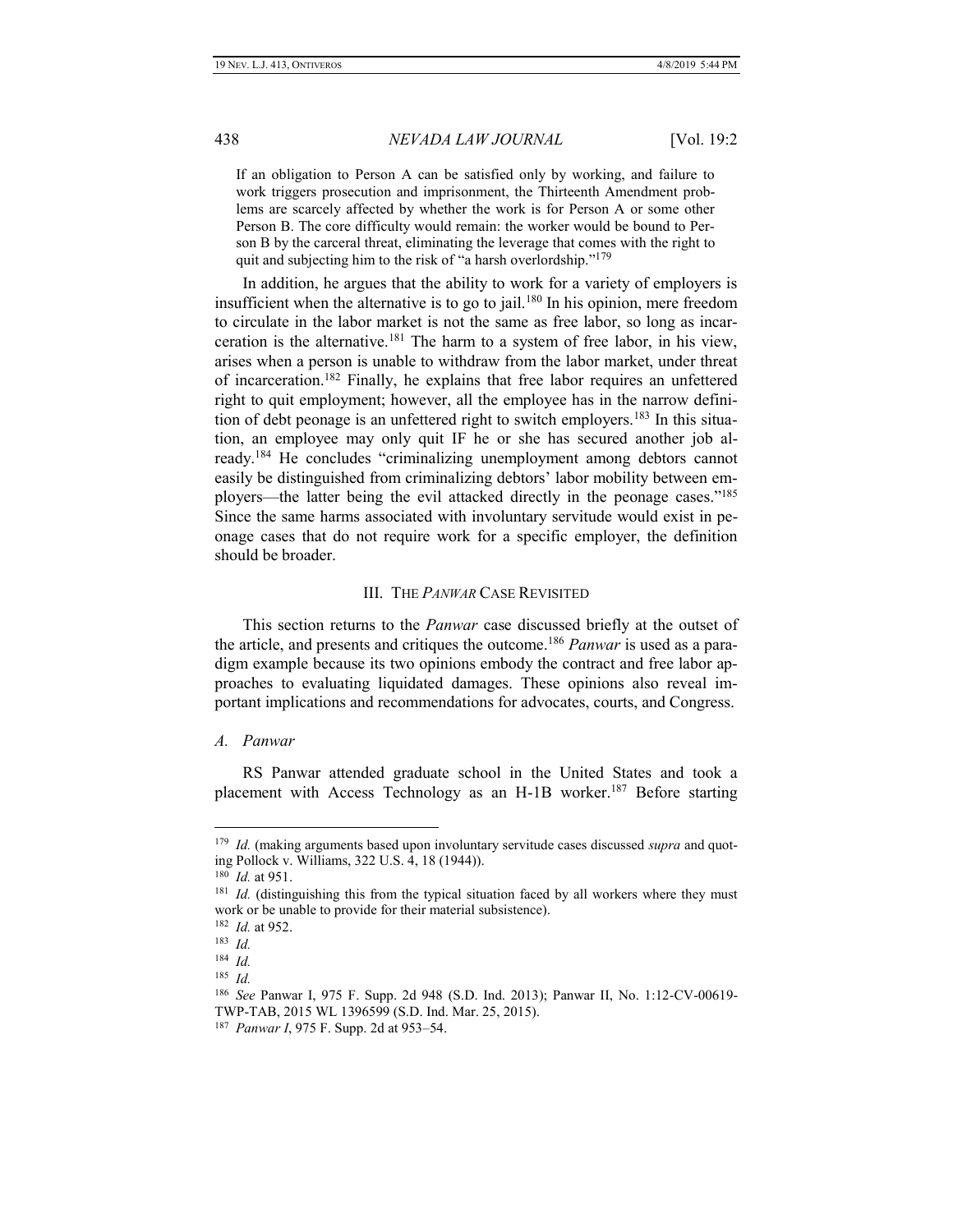work, Access Technology required him to execute a promissory note promising to pay \$20,000 if he left before the end of the contract term.<sup>188</sup> When the employer did not provide the type of job or compensation promised, Panwar complained and tried to get information about his future.<sup>189</sup> Access Therapies threatened to terminate his employment if he did not stop trying to improve his circumstances.<sup>190</sup> Panwar wanted to quit, but he could not leave employment because of the threat of having to pay the \$20,000—especially since the employer had a practice of filing lawsuits against former employees who terminated their contracts early.<sup>191</sup>

# *1. Outcome*

After being terminated, Panwar sued Access Technology for a variety of causes of action, including a violation of Section 1589 of the TVPA.<sup>192</sup> In Panwar I, the U.S. district court in Indiana considered a motion to dismiss.<sup>193</sup> It found that Panwar stated a claim for a violation of the TVPA because the threat of being in debt from having to pay \$20,000 constituted a threat of serious financial harm that prevented Panwar from voluntarily terminating his employment. $194$ 

Two years later, in *Panwar II*, the same district court ruled on the merits of the case, and found in favor of the defendant on the TVPA claim.<sup>195</sup> According to the court, the TVPA claim failed for several reasons.<sup>196</sup> First, it found that there was not a "forced labor scheme."<sup>197</sup> It stated that because plaintiffs "voluntarily entered into the employment contracts," it could not be a forced labor scheme.<sup>198</sup> Similarly, it stated that plaintiffs were not coerced or deceived into signing the agreements.<sup>199</sup> The court emphasized that "There was nothing that compelled Mr. Panwar . . . to sign the agreements with RN Staff and Access Therapies, or even enter into the H-1B visa program, besides [his] own

190 *Id.*

<sup>188</sup> *Id.* at 957.

<sup>189</sup> *Id.* at 954.

<sup>191</sup> *Panwar II*, 2015 WL 1396599, at \*3.

<sup>192</sup> *Panwar I*, 975 F. Supp. 2d at 957.

<sup>193</sup> *See id.* at 958.

<sup>194</sup> *Id.*

<sup>195</sup> *Panwar II*, 2015 WL 1396599, at \*5.

<sup>196</sup> *Id.* at \*3–4.

<sup>197</sup> *Id.* at \*3.

<sup>&</sup>lt;sup>198</sup> *Id.* ("While Plaintiffs continually refer to their employment with Access Therapies and RN Staff as a 'forced labor scheme,' the fact that they voluntarily entered into the employment contracts belies this characterization.").

<sup>&</sup>lt;sup>199</sup> *Id.* ("The contract terms were plainly written, and the liquidated damages provision was made conspicuous, particularly with the use of the corresponding promissory note. Both Mr. Panwar and Mr. Agustin understood the agreements and their obligations under the agreements, including the consequences of early termination.").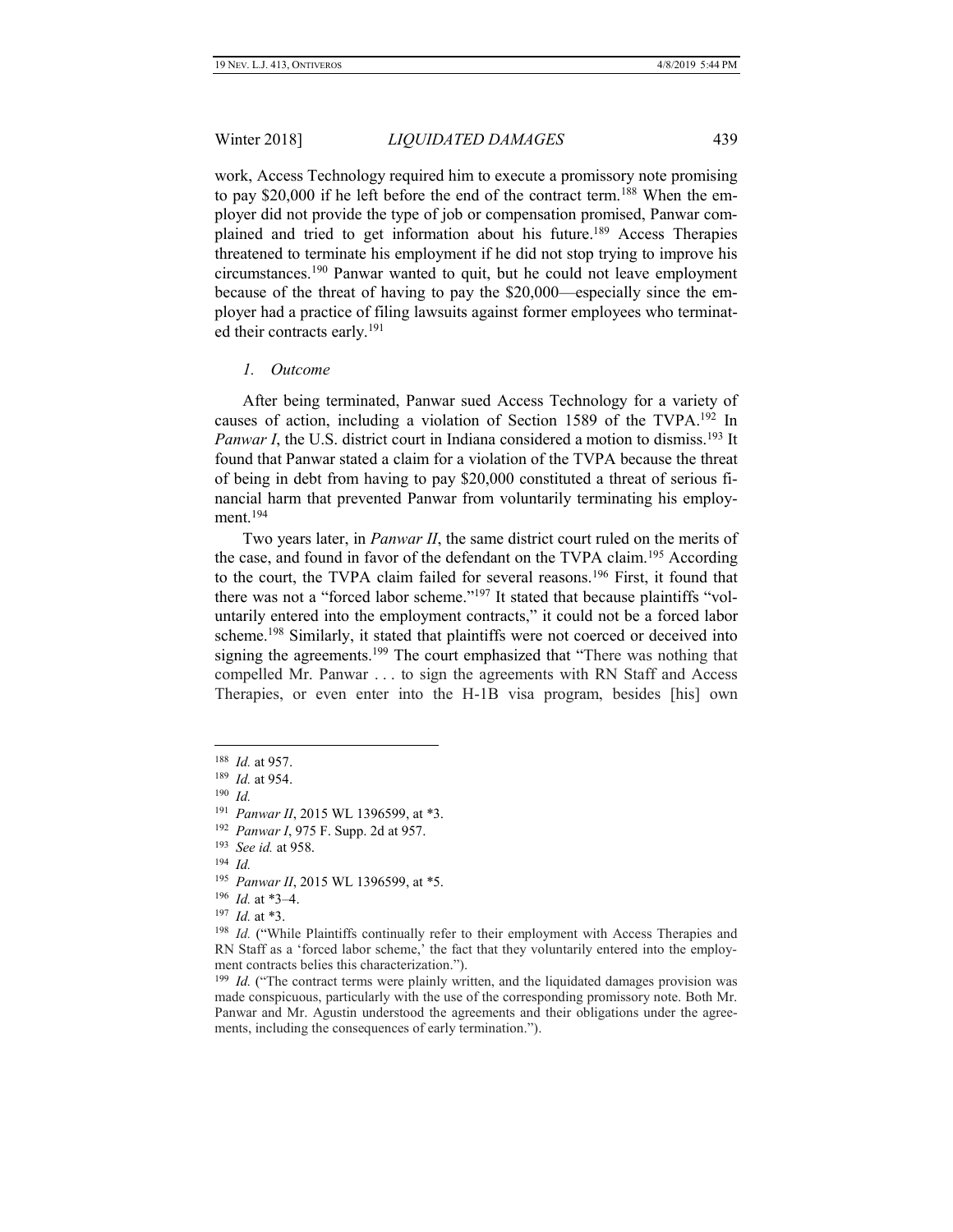choice."<sup>200</sup> In evaluating the forced labor claim, the court focused on the initial decision to enter into the contract, rather than the subsequent points in time when Panwar wanted to complain about potentially illegal conduct of the employer and wanted to quit but could not because of the financial threat.<sup>201</sup> In addition, the court used its own definition of voluntariness and force to analyze this claim, rather than referring to specific language of the TVPA.<sup>202</sup>

Second, the court said that the TVPA claim failed because the liquidated damages would be allowable under state law and the visa statute.<sup>203</sup> It explained that while the visa statute prohibits employers from penalizing employees for ceasing employment, it allows for bona fide liquidated damages and the validity of liquidated damage clauses must be based on Indiana law.<sup>204</sup> According to the court, "Under Indiana law, '[w]here the sum stipulated in the agreement is not greatly disproportionate to the loss likely to occur, the provision will be accepted as a liquidated damages clause and not as a penalty.'"<sup>205</sup> The court found that Panwar did not present evidence that the amount of liquidated damages was grossly disproportionate to the losses incurred by the employer and credited evidence by the employer that it "must expend thousands of dollars to bring H-1B employees into the United States, including visa filing fees, lawyer fees, administrative costs, and local agency fees. Additionally, Access Therapies and RN Staff would lose out on potential profits earned from placing employees with paying clients."<sup>206</sup> As a result, it found the liquidated damages provisions valid under both the H-1B regulations and state law.<sup>207</sup> It then concluded, "The Court will not penalize Defendants under the TVPA for practices which they are explicitly permitted to utilize under the relevant laws."<sup>208</sup> The court essentially performed a contract law analysis on the validity of the liquidated damages provision. It then concluded that any liquidated damages provision that is permitted by contract law could not violate the TVPA.<sup>209</sup>

 200 *Id.*

<sup>201</sup> *See id.* at \*4–5.

<sup>202</sup> *Id.* at \*3.

<sup>203</sup> *Id.* at \*4.

<sup>&</sup>lt;sup>204</sup> Id. ("The claim that the liquidated damages provision and the promissory note constituted a threat of financial harm sufficient for a finding of liability under the TVPA is not supported by the evidence or the applicable legal principles. An H-1B employer is not permitted to require an employee to pay a 'penalty' for ceasing employment. *See* 20 C.F.R.  $655.731(c)(10)(i)(A)$ . However, '[t]he employer is permitted to receive bona fide liquidated damages from the H-1B nonimmigrant who ceases employment with the employer prior to the agreed date.' ") (citing 20 C.F.R. § 655.731(c)(10)(i)(B)).

<sup>205</sup> *Id.* at \*4 (quoting Gershin v. Demming, 685 N.E.2d 1125, 1128 (Ind. Ct. App. 1997)).

<sup>206</sup> *Id.*

<sup>207</sup> *See id.*

<sup>208</sup> *Id.*

<sup>209</sup> *Id.*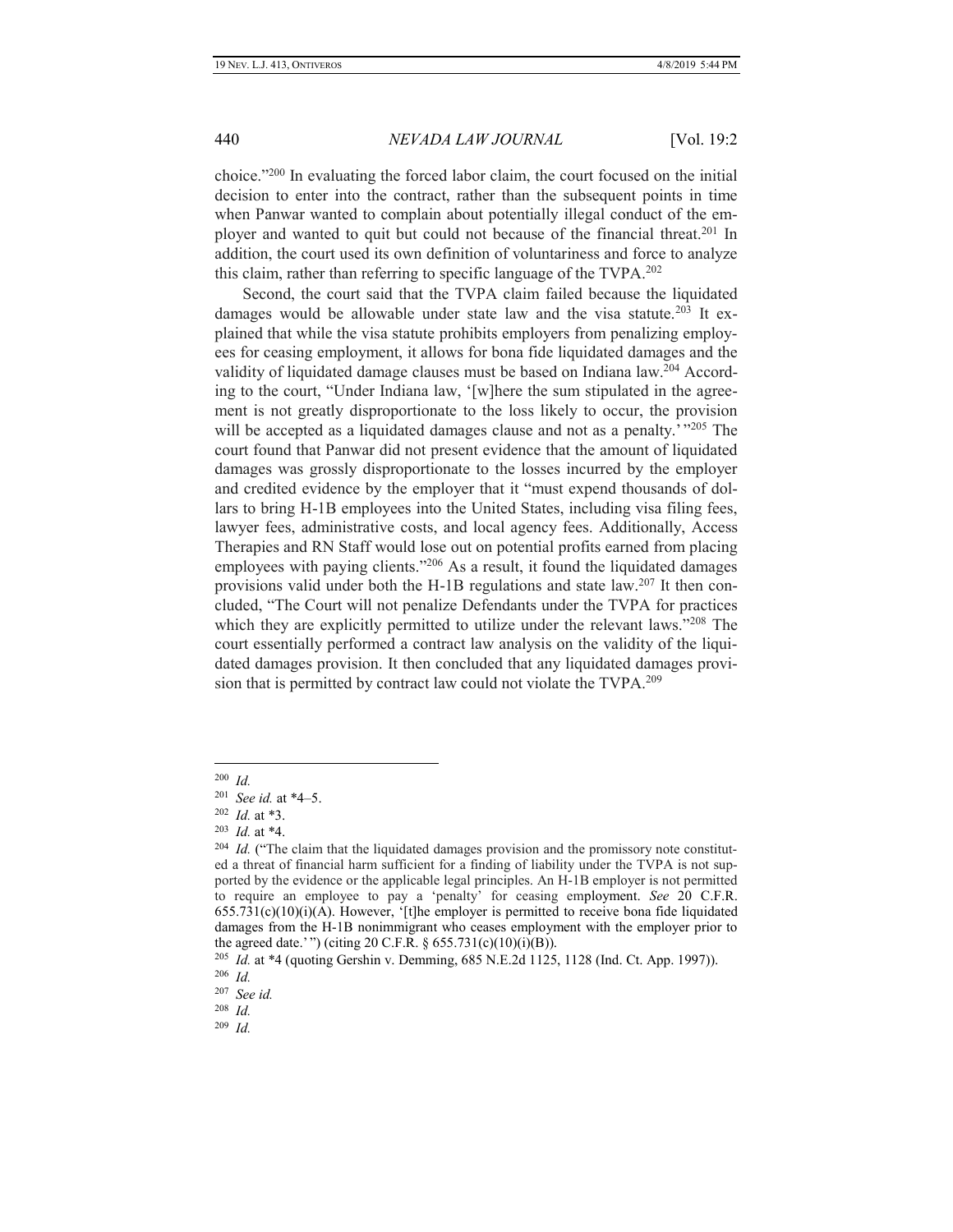# *2. Critique of Outcome*

A critique of *Panwar* highlights the different policies served by the contract and free labor approaches and the problem that results when judges do not understand these differences or analyze the claims separately. The decision is problematic under both the contract and free labor approaches. The decision grounds its analysis in the contract law perspective. From this perspective, the court focuses on the evidence presented by the employer that the liquidated damages clause reasonably approximates the thousands of dollars that an employer could expend in bringing an H-1B worker to the United States and profits lost from potential clients. Although this satisfies one requirement of a valid liquidated damages clause, this argument potentially fails under state law because there is no showing that these costs would be difficult to quantify. Most states require a showing of both of these.<sup>210</sup> If the amount can be easily quantified, there is no need for a liquidated damages clause and the clause can look more like a punitive clause than a compensatory one.

Even if the court is correct in applying state contract law, the decision is still faulty under the contract law approach because it fails to correctly analyze the contract law approach language found in the visa regulations. First, the court did not take into account the coercive nature of the relationship that developed between the parties after the initial agreement. The statute specifically requires this analysis, both in determining whether the agreement is valid and whether the employer's actions contributed to the early cessation of the employment.<sup>211</sup> By focusing only on the relationship at the outset of contract, the court fails to apply the regulations. In addition, the court does not recognize the all-or-nothing nature of the liquidated damages clause. Since Panwar would be required to pay the entire \$20,000 regardless of how long he worked for the defendant, it runs afoul of the visa statute requirement that a proper liquidated damages clause should take into account whether the breach is total or partial. Without a variable liquidated damages clause, the penalty for leaving no longer tracks the actual harm caused to the employer by the breach because some percentage of the sunk costs have already been recovered. In addition, when the time period is shortened, the employer faces fewer potential lost profits earned from placing employees with paying clients. Thus, the two reasons given by the employer as the basis for the compensatory damages decline when the employee works for a longer period of time. As a result, the clause appears to be more of a penalty for stopping work near the end of the contract term instead of a valid compensatory clause. This court's failure to correctly apply the visa statute is particularly important because the court grounds its denial of the TVPA claim on its assertion that it would be allowable under the visa statute.

More importantly, the court did not correctly analyze the case under the free labor concerns articulated in the TVPA's prohibition on involuntary servi-

<sup>210</sup> *See supra* Section II.A.1.

<sup>211</sup> *See supra* Section II.A.2.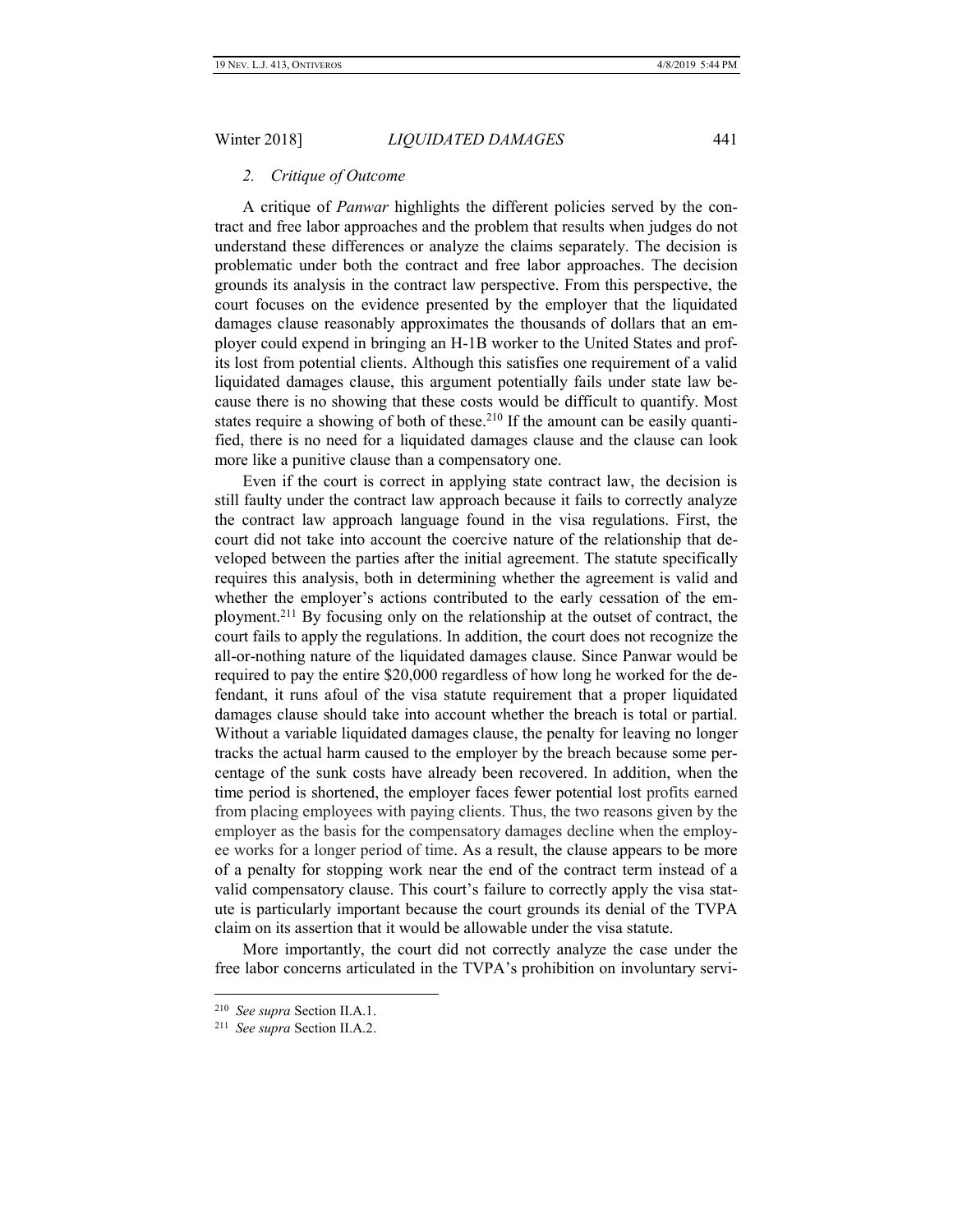tude. The court ignored the definition of forced labor found in the statute and focused instead on general ideas of voluntariness, force and coercion. Unlike *Nunag-Tanedo* and *Macalor*, the *Panwar* court inexplicably never mentions the language of the TVPA that defines forced labor as labor obtained through the threat of serious financial harm. In amending the TVPA to overturn *Kozminski*  and then add additional clarification, Congress has explicitly defined and redefined forced labor and involuntary servitude to provide precise and specific definitions, rejecting general, restrictive definitions of what constitutes involuntary labor. These precise and specific definitions of involuntariness and force were ignored by the *Panwar* court.

Since it ignored this language, the court also failed to discuss the contextual nature of the definition of severe financial harm.<sup>212</sup> The TVPA states that the coercive nature of the amount must be judged using the standard of a reasonable person in the plaintiff's situation and whether it would compel them to keep working.<sup>213</sup> This is a critical requirement because even if the amount charged in liquidated damage is reasonably related to the loss, it may still be so large that it prevents a worker from being able to voluntarily end his employment. In this way, it violates the TVPA. Clearly, a liquidated damages provision may not be large relative to the damages incurred by an employer but still be large enough to constitute a serious threat of financial harm to an employee. Such a sum would violate the TVPA because there is no exception made in the forced labor statute for reasonable liquidated damages. The prohibition is clear and must be made independently of any contract law determination.

The inability to analyze the claims separately is at the heart of the problem with *Panwar II*. The court explicitly conflated the contract law and free labor approaches when it said "The Court will not penalize Defendants under the TVPA for practices which they are explicitly permitted to utilize under the relevant laws."<sup>214</sup> This statement illustrates the twin problems with the decision. As discussed above, the practices were not allowable under the visa law. More importantly, the TVPA serves different policies and must be analyzed separately. Neither state contract law nor the visa law preempt the free labor mandate found in the TVPA.

# *B. Implications and Strategic Recommendations*

This examination of the *Panwar* case generates implications and recommendations for action to be taken in the courtroom and in Congress. Advocates need to start bringing a wider variety of claims in these cases, and judges must

<sup>&</sup>lt;sup>212</sup> The contextual nature of coercion is found both in the statute and in the case law developing under the TVPA. *See generally* Kathleen Kim, *The Coercion of Trafficked Workers*, 96 IOWA L. REV. 409, 416 (2011) (analyzing the development of the "situational coercion" approach to coercion under the TVPA).

<sup>213</sup> *Id.* at 451.

<sup>214</sup> Panwar v. Access Therapies, Inc., No. 1:12–CV–00619–TWP–TAB, 2015 WL 1396599, at \*4 (S.D. Ind. Mar. 25, 2015).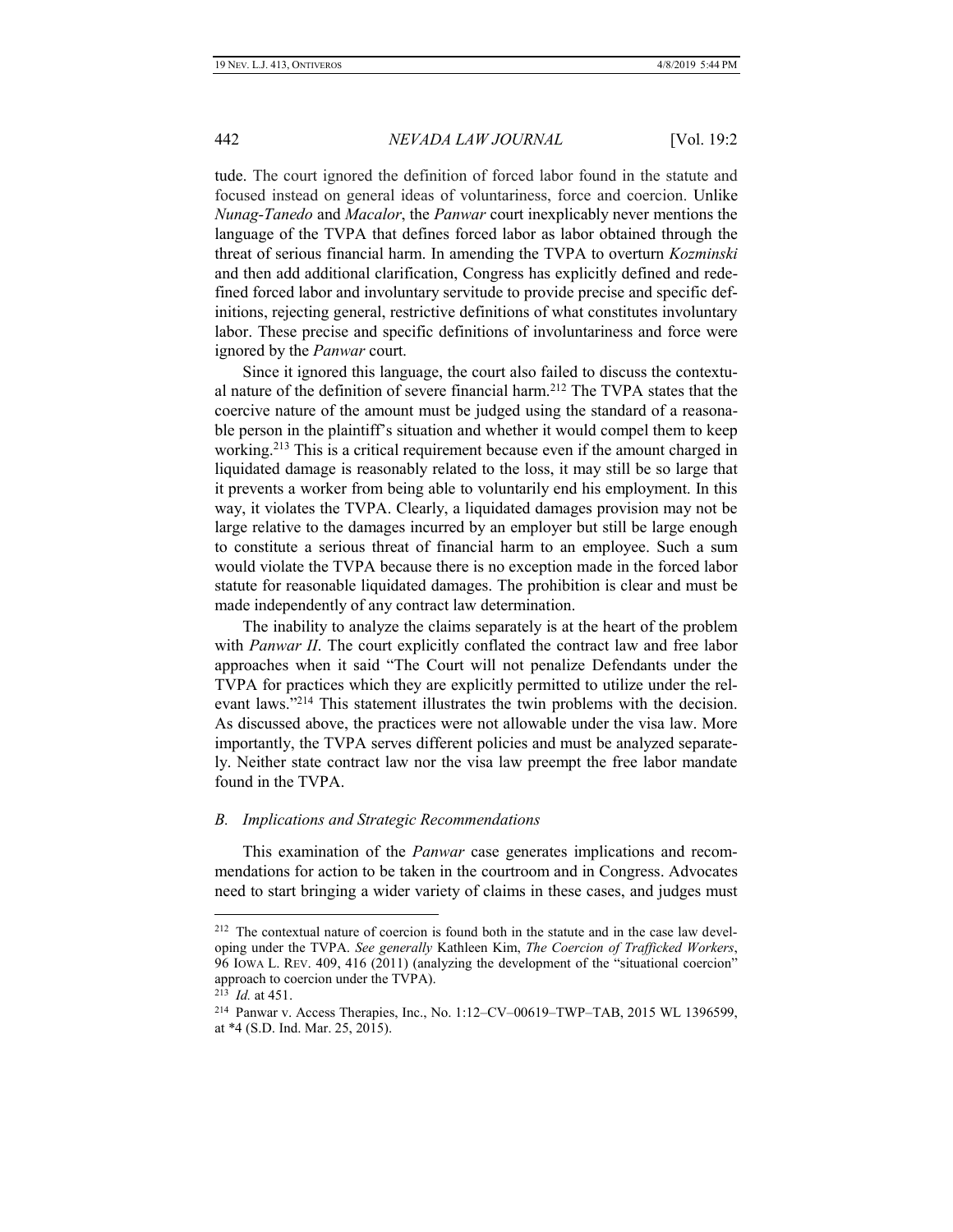recognize the independent nature of the claims. In addition, Congress should amend Chapter 77 to include a definition for peonage. These actions can lead to better protection of workers.

# *1. Courtroom Recommendations for Advocates and Judges*

Advocates challenging liquidated damage clauses in guest worker contracts should bring a wide variety of claims, depending upon the specific facts of the case. Advocates should continue to file involuntary servitude/forced labor claims under Section 1584. In these cases, the definition of forced labor as found in the TVPA must be utilized by judges when deciding the claims. When a person in similar circumstances to the plaintiff would find the sum of money owed to the employer is so large that they are unable to quit, the clause violates the prohibitions on involuntary servitude and forced labor. This is true, even if the amount required is a reasonable approximation of costs incurred by the employer when the employee quits or otherwise seems reasonable.

Advocates should also begin to bring claims alleging debt peonage under Section 1582. These claims should be made any time an employee must either continue to work for a specific employer or incur a significant debt. Advocates should argue that these arrangements constitute peonage, even if the arrangement was entered into voluntarily and even if the amount is fairly small. If Panwar had brought a claim, the analysis would have shown that, even though he voluntarily entered into the agreement, he was forced to continue to work for Access Technologies in order to extinguish his debt. He did not have the freedom to work for any other employer as a way to pay the debt because his only work authorization was with Access Technologies. Thus, his labor was compelled by debt to a specific employer in violation of Section 1582.

Finally, advocates should bring claims for violations of the visa statute arguing that the liquidated damages clauses violate the visa statute when there is evidence of fraud or coercion; where the clause is not variable so it does not take into account whether the breach is total or partial; and where a quit is actually a discharge caused by the employer's illegal actions. Employees who are sued for enforcement of liquidated damages provisions must be ready to argue that the liquidated damages clauses are unenforceable under state contract law. The best arguments are likely to be that the employer has not explained the compensatory bases for the costs or that the costs are not difficult to quantify.

When confronted with both free labor claims and contract law claims, judges must recognize that these are independent claims and the policies behind these two types of claims are vastly different from each other. As a result, they should consider each claim independently and not suggest that compliance with one set of laws means that the defendant cannot be found liable under the other set of laws. The policies behind contract law focus on efficiency and compensation. In this way, liquidated damages that are really coercive penalties used to prevent workers from quitting employment do not serve those policies. The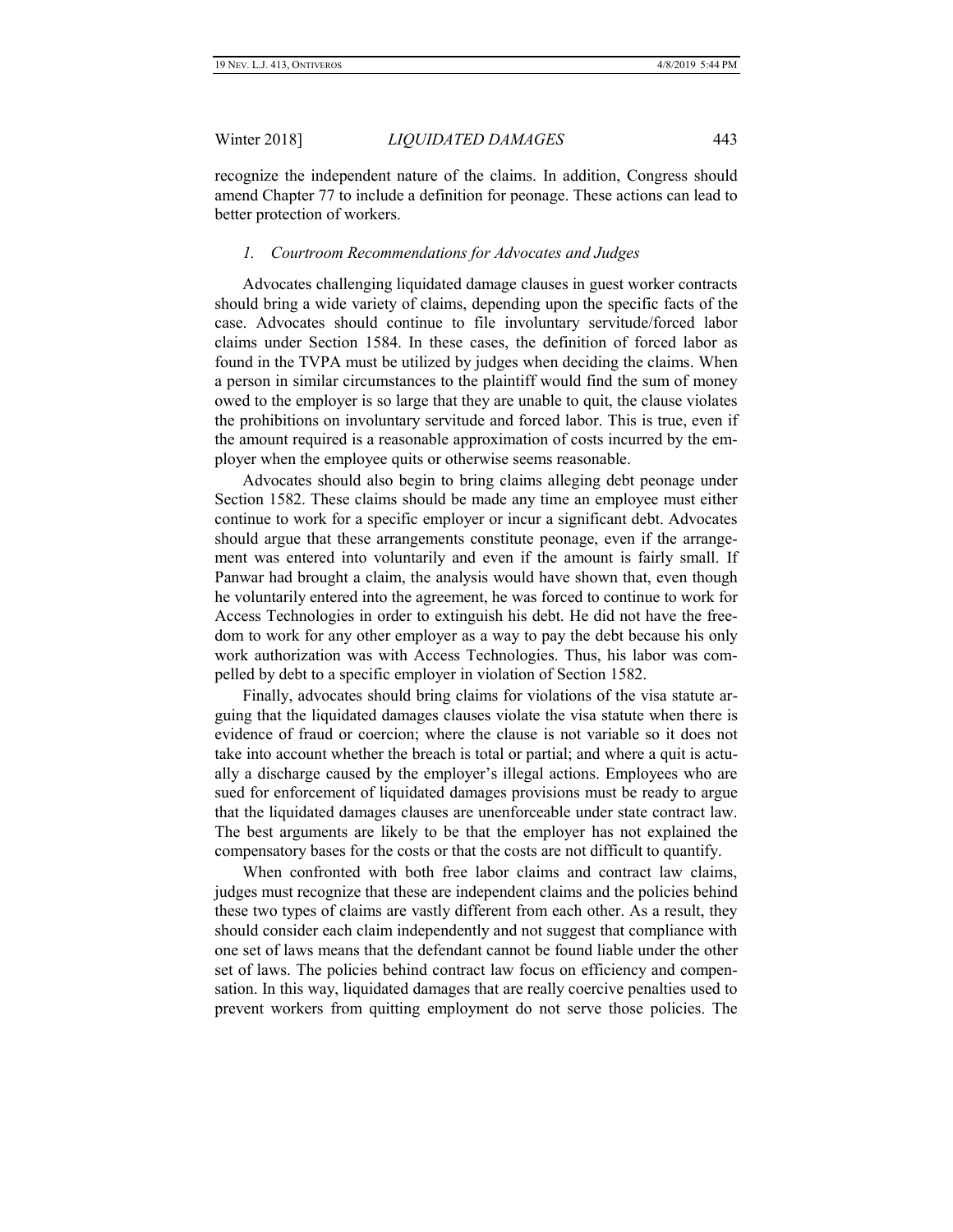policies behind the free labor approach focus on the moral harm to individuals and society when people are forced to give their human labor, their human essence, without the ability to terminate the labor arrangement.<sup>215</sup> In any system of involuntary servitude, whether caused by a financial threat or otherwise, there is also a harm to individual employees who suffer from poor work conditions and are unable to escape those conditions by quitting. Other workers also suffer because they are forced to compete against workers with no bargaining power, so the floor for free labor is destroyed. Finally, there is a moral harm when one particular employer essentially owns the labor of a particular person who is unable break that bondage and work for someone else. Liquidated damages clauses in visa contracts can violate these principles in a myriad of ways. Courts must understand the two different policies being served and must not conflate these two claims because they serve such distinct policies.

### *2. Congressional Recommendation for Amendment of Chapter 77*

The free labor statutes dealing with peonage should be amended and clarified. Currently, no definition of peonage is found in Section 1581 or any other part of Chapter 77.<sup>216</sup>

Section 1994 abolishes and prohibits peonage, which it says includes "voluntary or involuntary service" of labor as a peon in liquidation of debt or otherwise.<sup>217</sup> Case law from Section 1581 focuses on prohibiting the continued compelled labor of another person, in payment of a debt, regardless of the size of debt and regardless of whether the arrangement was entered into voluntarily or involuntarily.<sup>218</sup> Other cases focus on the prohibition of compelled labor when the debt is owed to one particular employer.<sup>219</sup>

Chapter 77 should be amended to include a broad definition of peonage that addresses all these situations. A good starting point for discussion of this definition would be:

1. The following arrangements are per se violations of the prohibition against peonage: any arrangement, whether entered into voluntarily or involuntarily, whereby an individual must work for one specific employer or remain in debt to that employer is prohibited.

2. In addition, arrangements, whether entered into voluntarily or involuntarily, that compel the service of labor in liquidation of debt, may violate the prohibition against peonage, even if the amount is relatively small.

<sup>215</sup> *See supra* Section II.B.

<sup>216</sup> *See supra* notes 101–07, 119 and accompanying text. As mentioned previously, the TVPA included a definition of debt bondage; however, that term is not found in the free labor provisions of Chapter 77. It is utilized in other parts of the TVPA that require monitoring and reporting of certain activities.

<sup>217</sup> 42 U.S.C. § 1994 (2012).

<sup>218</sup> *See* Pierce v. United States, 146 F.2d 84, 87–88 (5th Cir. 1944). *See also supra* Section II.B.2.

<sup>219</sup> *See supra* Section II.B.2.a.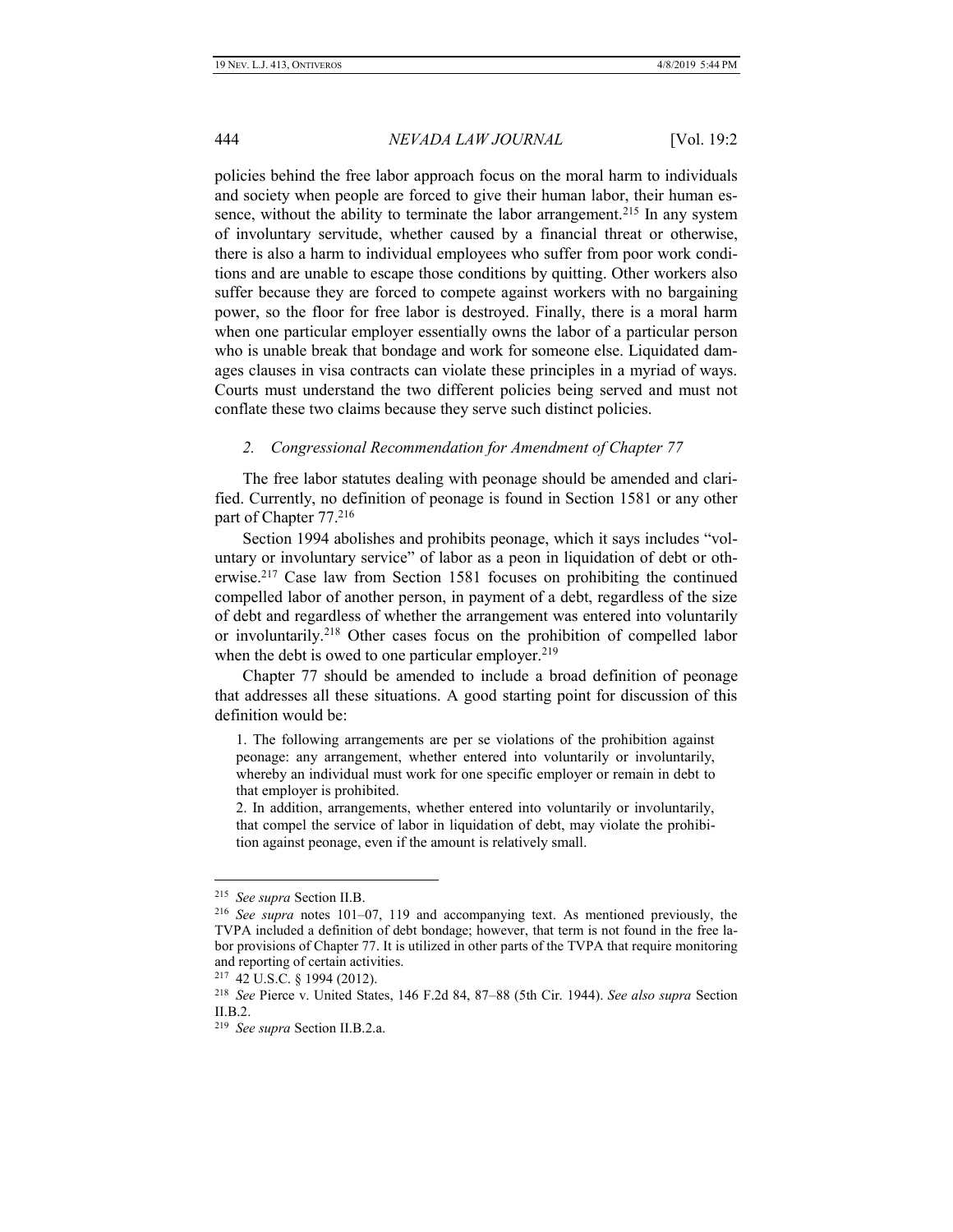# *3. Nothing in this definition shall be used to limit claims made that fit within the definition of peonage found in Section 1994.*

In this definition, part one makes it clear that arrangements that violate the most narrow definition of debt peonage, are explicitly prohibited. Most liquidated damages clauses found in guest worker contracts would fall under this prohibition. In addition, part two incorporates the broad language from existing case law and statutes. Finally, the third part preserves the ability of advocates to creatively reach new situations that might fit under the purpose and language of the Anti-Peonage Act.

#### **CONCLUSION**

Non-immigrant workers who come to the United States to work on temporary guest worker visas may find themselves in a situation of involuntary servitude or debt peonage. The use of liquidated damages clauses in their employment contracts creates this situation when the employee cannot quit because of the threat of serious financial harm or when they find themselves compelled to work for a single employer in order to pay off the debt. Either of these situations violate the free labor principle established in the Thirteenth Amendment and statutes passed pursuant thereto. Unfortunately, some courts only review these clauses under a contract law model and fail to free the workers from servitude or peonage. Although a legislative amendment to clarify the definition of peonage would be helpful, advocates can still successfully attack these arrangements using the existing statutes so long as judges understand and validate the important policies found in the free labor statutes.